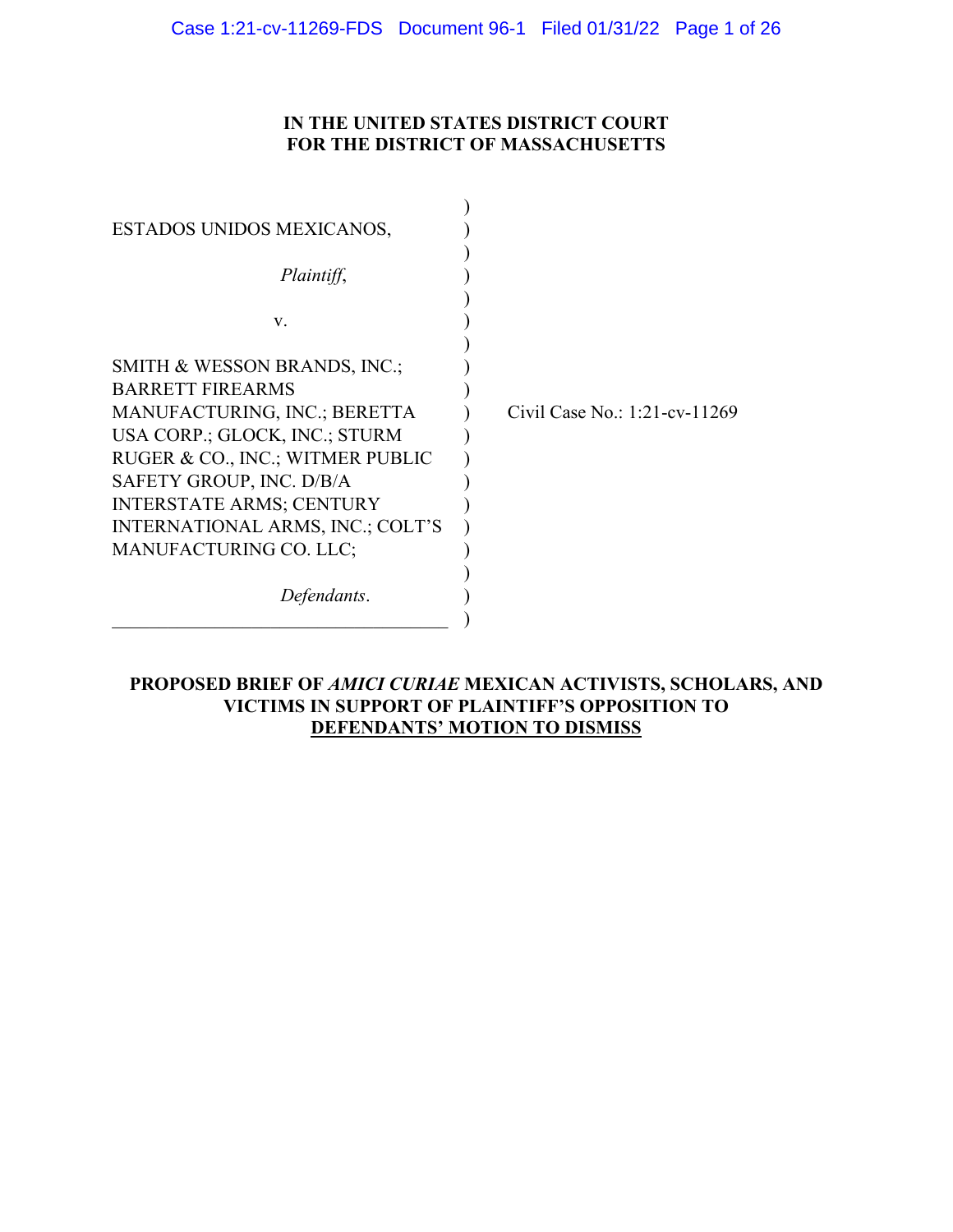## **TABLE OF CONTENTS**

<span id="page-1-0"></span>

| $\mathbf{I}$ .<br><i>AMICI</i> HAVE SUFFERED PERSONAL LOSSES AS A RESULT OF |  |
|-----------------------------------------------------------------------------|--|
| $\Pi$ .<br>DISAPPEARANCES AND MURDER OF OTHERS AS                           |  |
| A.                                                                          |  |
| Reports to Amicus Sara San Martín Romero 10<br><b>B.</b>                    |  |
| III.<br>PERCEPTIONS OF FIREPOWER AND DISPLACEMENT OF                        |  |
| SOCIETAL AND ECONOMIC COSTS TO GUN VIOLENCE13<br>$\mathbf{IV}_{\cdot}$      |  |
|                                                                             |  |
|                                                                             |  |
|                                                                             |  |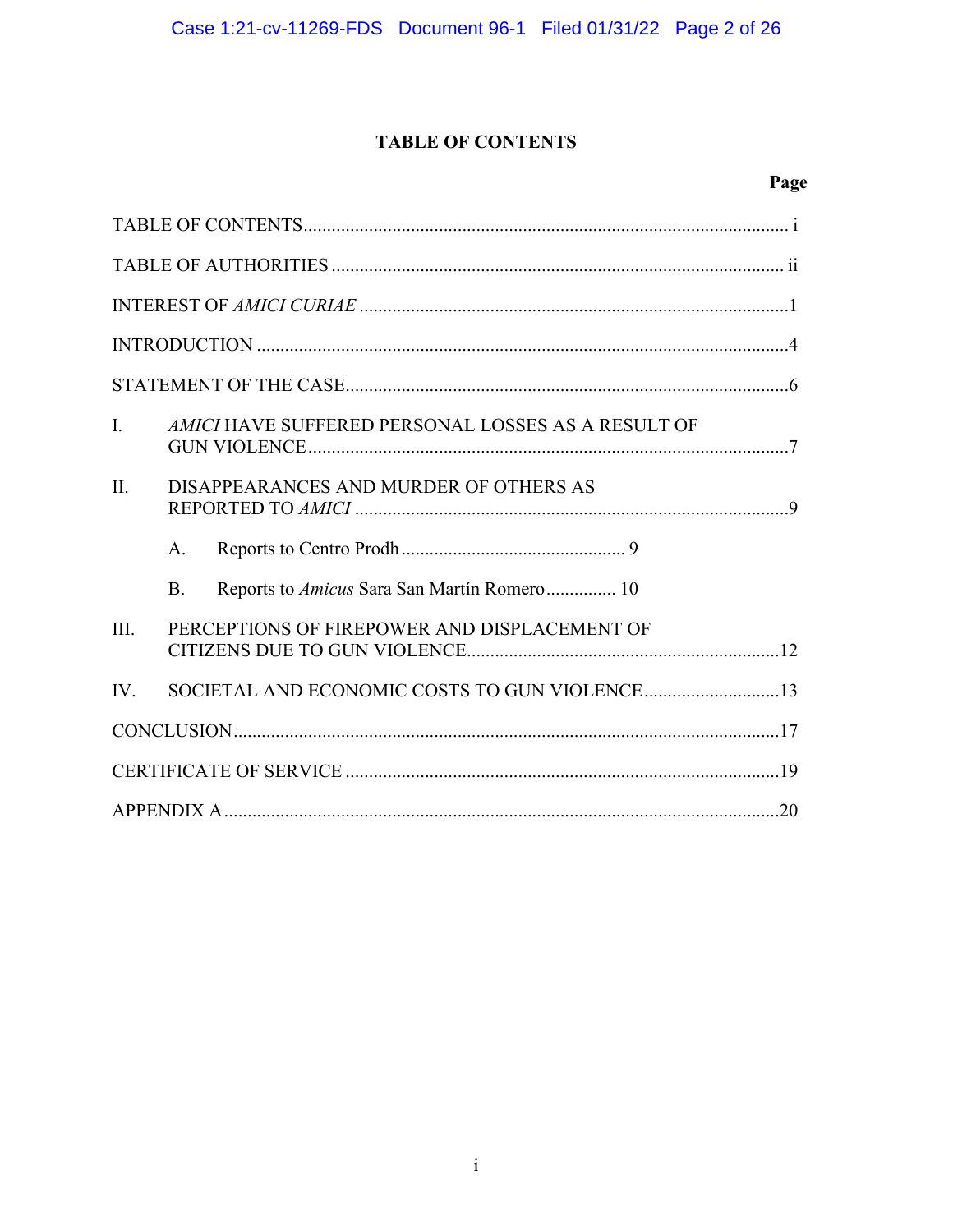## **TABLE OF AUTHORITIES**

## **Page(s)**

## <span id="page-2-0"></span>**Other Authorities**

| Chelsea Parsons & Eugenio Vargas, Beyond Our Borders, The Center For<br>American Progress Report (Feb. 2, 2018),                                                                                                              |  |
|-------------------------------------------------------------------------------------------------------------------------------------------------------------------------------------------------------------------------------|--|
| Condena la Casa de los Pueblos el doble feminicidio en Ayutla; promete redoblar<br>la vigilancia, EL SUR ACAPULCO, Oct. 23, 2021,<br>https://suracapulco.mx/condena-la-casa-de-los-pueblos-el-doble-feminicidio-              |  |
| D. Perez Esparza et al., Why did Mexico become a violent country?, 33 SECURITY                                                                                                                                                |  |
| Descubre Brigada de Busueda Nuevas Fosas Clandestinas, Esta Vez en Navolato,<br>Sinaloa, CENTRO PRODH, Jan. 31, 2017,                                                                                                         |  |
| Desplazamiento Interno Forzado Masivo en Mexico: Cifras 2018, Data from the<br>Comité Mexicano de Defensa y Promoción de los Derechos Humanos A.C.<br>(CMDPDH), https://cmdpdh.org/desplazamiento-interno-forzado-en-mexico-  |  |
| Devika Agrawal, Combating U.S. Gun Trafficking to Mexico: A Study Conducted<br>for the Brady Campaign to Prevent Gun Violence, UNIV. OF CAL. BERKELEY                                                                         |  |
| Emilie Hafner-Burton et al., Perceptions on Mexican Democratic Institutions: A                                                                                                                                                |  |
| Encuesta Nacional de Victimización y Percepción sobre Seguridad Pública<br>(ENVIPE) 2021, EL INSTITUTO NACIONAL DE ESTADÍSTICA Y GEOGRAFÍA<br>(INEGI) (Sept. 22, 2021),                                                       |  |
| Episodios de Desplazamiento Interno Forzado Masivo en Mexico: Informe 2019,<br>Data from the Comité Mexicano de Defensa y Promoción de los Derechos<br>Humanos A.C. (CMDPDH), https://cmdpdh.org/episodios-de-desplazamiento- |  |
| Episodios de Desplazamiento Interno Forzado Masivo en Mexico: Informe 2020,<br>Data from the Comité Mexicano de Defensa y Promoción de los Derechos<br>Humanos A.C. (CMDPDH), https://cmdpdh.org/episodios-de-desplazamiento- |  |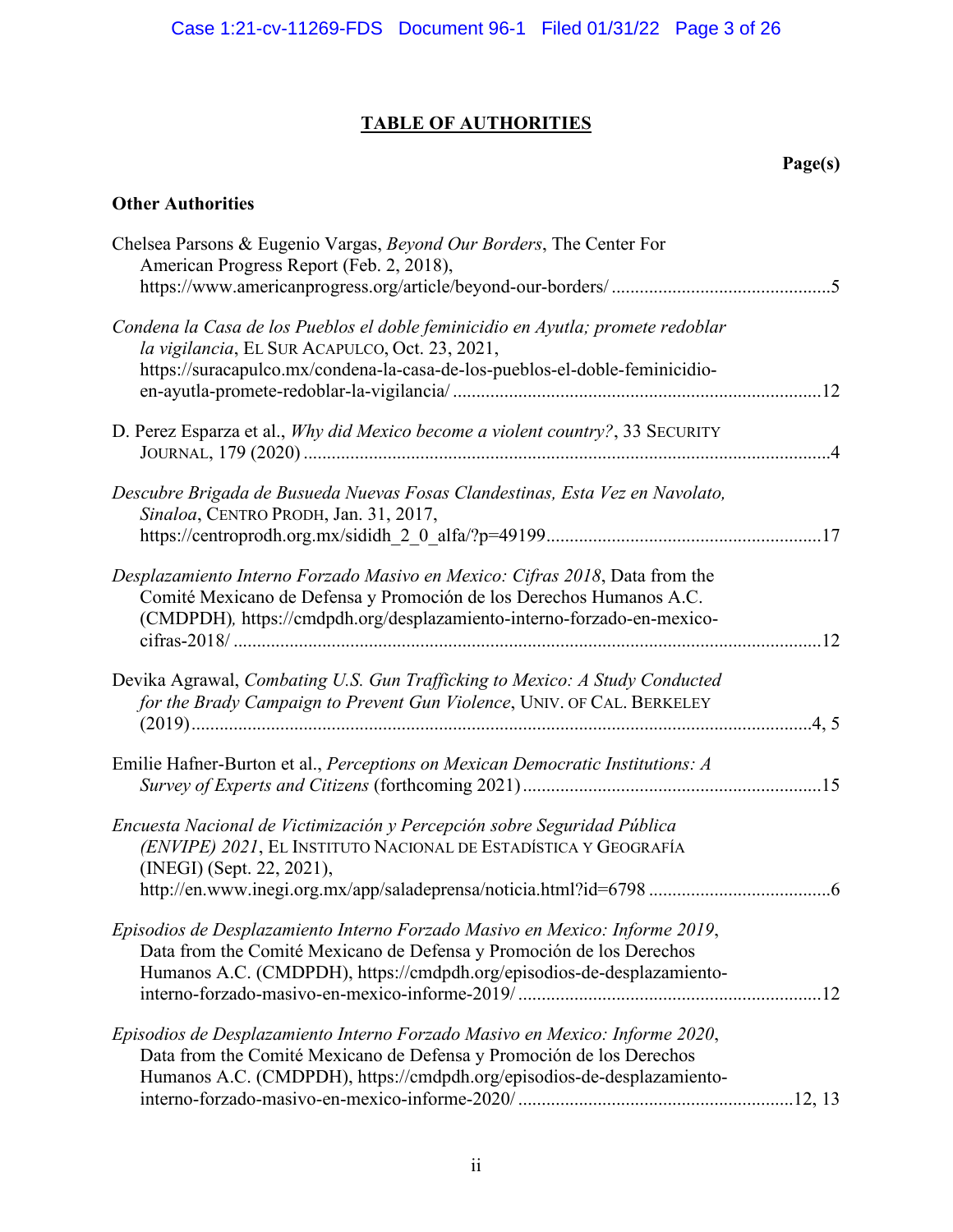# Case 1:21-cv-11269-FDS Document 96-1 Filed 01/31/22 Page 4 of 26

| Eugenio Weigend & Rukmani Bhatia, Measuring the Rise of Gun Violence Across                                                                                                                                                                                                                                                |  |
|----------------------------------------------------------------------------------------------------------------------------------------------------------------------------------------------------------------------------------------------------------------------------------------------------------------------------|--|
| Eugenio Weigend Vargas & Carlos Pérez Ricart, Gun Acquisition in Mexico<br>2012-18: Findings from Mexico's National Crime Victimization Survey, 61                                                                                                                                                                         |  |
| Eugenio Weigend Vargas & Carlos Pérez Ricart, Non-fatal gunshot injuries<br>during criminal acts in Mexico, 2013-2019, INJURY PREVENTION (2021) 14                                                                                                                                                                         |  |
| Fabián Medina, A Snapshot of Illicit Arms Trafficking in Mexico, REVISTA                                                                                                                                                                                                                                                   |  |
| Firearms Recovered in Mexico and Submitted to ATF for Tracing (Calendar<br>Years 2015-2020), Firearms Trace Data: Mexico - 2015-2020, BUREAU OF<br>ALCOHOL, TOBACCO, FIREARMS & EXPLOSIVES, https://www.atf.gov/resource-                                                                                                  |  |
| Georgina Jiménez, ¿Mataron a más mujeres durante la pandemia? En 2020 la<br>culpa también la tuvieron las armas?, ANIMAL POLÍTICO, Nov. 9, 2021,<br>https://www.animalpolitico.com/el-foco/mataron-a-mas-mujeres-durante-la-<br>pandemia-en-2020-la-culpa-tambien-la-tuvieron-las-armas-de-fuego/12                        |  |
| Gun Trafficking and Violence from the Global Network to The Local Security<br>Challenge 95 (David Péréz Esparza et al. eds., St. Antony's Series 2021)13                                                                                                                                                                   |  |
| Indicadores, Delitos contra niñas, niños, y adolescentes en México, Blog de<br>REDIM (Jan. 20, 2022),<br>https://blog.derechosinfancia.org.mx/2022/01/20/delitos-contra-ninas-ninos-y-                                                                                                                                     |  |
| Intersecta, Data Cívica, Centro de Estudios Ecuménicos, Equis Justicia para las<br>Mujeres, Violencia de género con armas de fuego en México (Oct. 2021)10, 11                                                                                                                                                             |  |
| Lourdes Chávez, Analizará el Concejo de Ayutla los feminicidios; casi no se<br>registra ese delito, dice Eneida Lozano, EL SUR ACAPULCO, Oct. 20, 2021,<br>https://suracapulco.mx/analizara-el-concejo-de-ayutla-los-feminicidios-casi-                                                                                    |  |
| María Rodríguez-Domínguez, It Takes Two: How Immediate Bilateral Action Will<br>Help Curb Illicit Arms Trafficking from the U.S. to Mexico, YALE J. INT'L<br>AFFS. (Aug. 23, 2021), https://www.yalejournal.org/publications/it-takes-two-<br>how-immediate-bilateral-action-will-help-curb-illicit-arms-trafficking-from- |  |
| Mexico Mothers Search for Mass Graves After Tip-Off, BBC, Nov. 6, 2018,                                                                                                                                                                                                                                                    |  |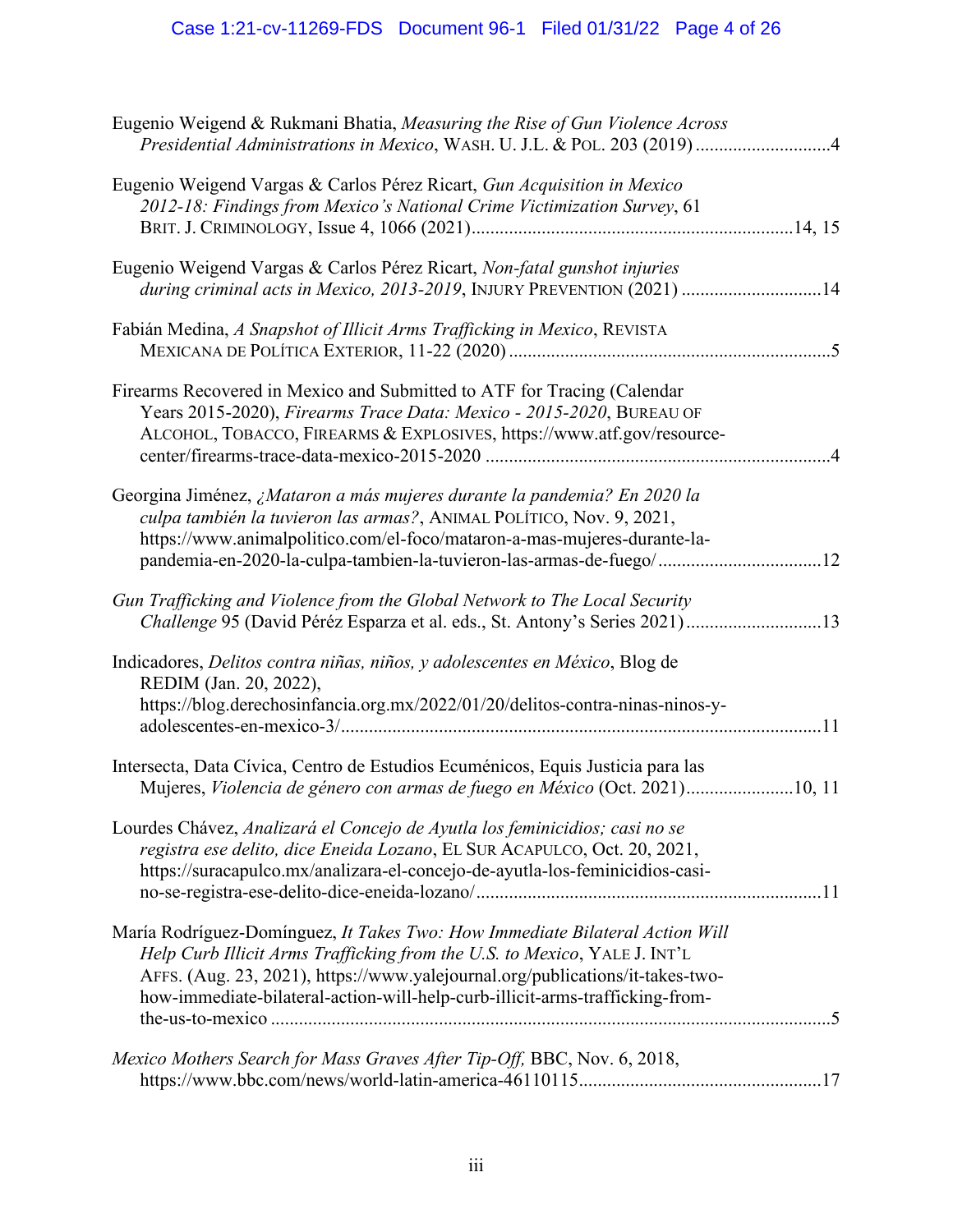# Case 1:21-cv-11269-FDS Document 96-1 Filed 01/31/22 Page 5 of 26

| Mexico: Over 95,000 Registered as Disappeared, Impunity 'Almost Absolute',<br>UNITED NATIONS, Nov. 29, 2021,                                                                                                                      |  |
|-----------------------------------------------------------------------------------------------------------------------------------------------------------------------------------------------------------------------------------|--|
| National Agenda Towards A Human Security Agenda For Mexico: For A Security<br>That Does Not Reproduce Violence, available at                                                                                                      |  |
| Pedro Pardo & Jennifer Gonzalez, Searching for Mexico's Disappeared-a Photo<br>Essay, THE GUARDIAN, Mar. 7, 2019,<br>https://www.theguardian.com/world/2019/mar/07/searching-mexico-                                              |  |
| Rosendo Betancourt Radilla, Feminicidios en Ayutla: Rosa con una estaca,<br>Nimba de escopetazo y Aliviana un balazo en la cabeza, EL SUR ACAPULCO,<br>Nov. 15, 2021, https://suracapulco.mx/feminicidios-en-ayutla-rosa-con-una- |  |
| U.S. GOV'T ACCOUNTABILITY OFF., GAO-21-322, Firearms Trafficking: U.S.<br>Efforts to Disrupt Gun Smuggling into Mexico Would Benefit from                                                                                         |  |
| Valeria Uribe, On the Run at Home: Internally Displaced Persons in Mexico,<br>MEXICO BUSINESS NEWS, June 15, 2021,<br>https://mexicobusiness.news/policyandeconomy/news/run-home-internally-                                      |  |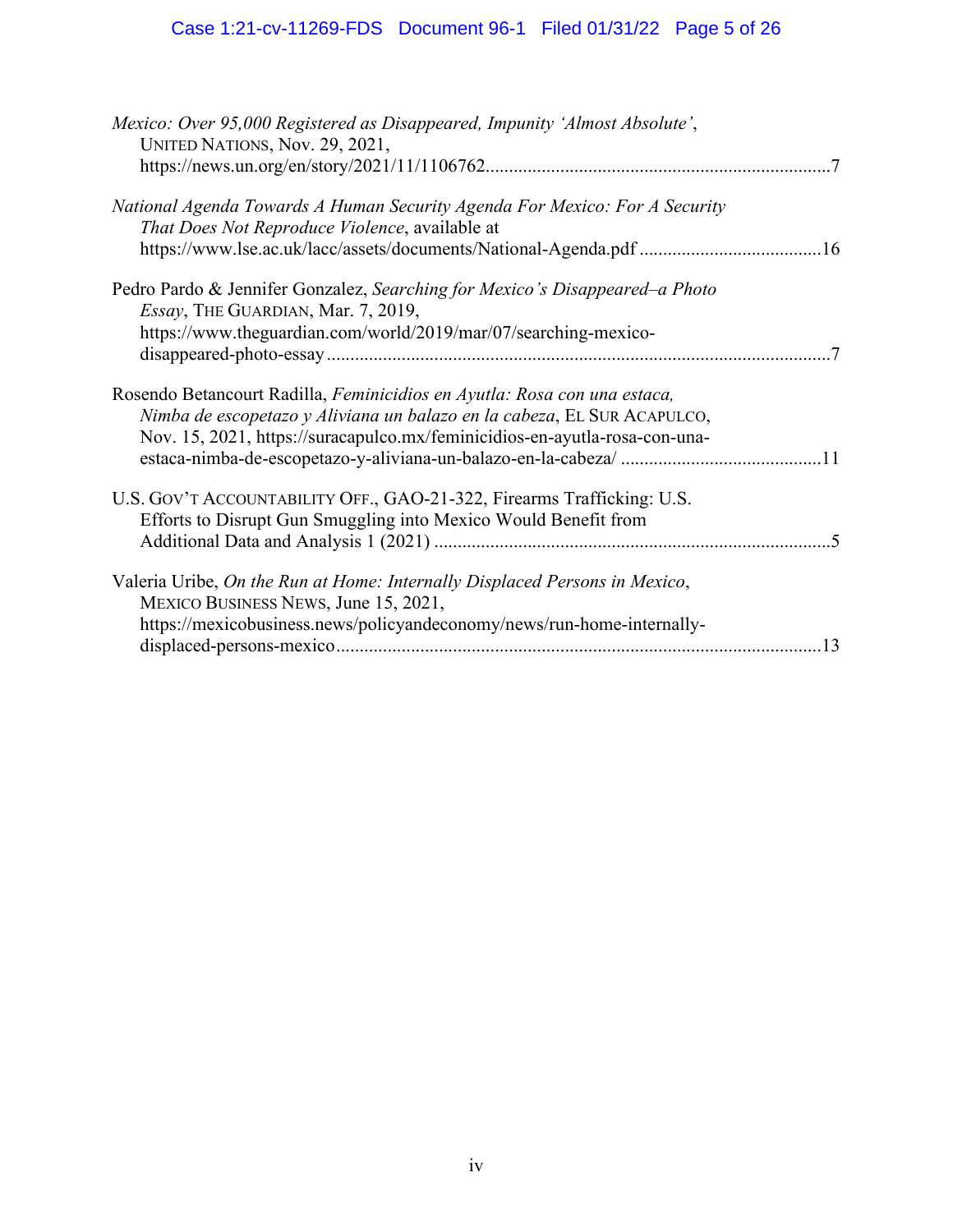#### **INTEREST OF** *AMICI CURIAE[1](#page-5-1)*

#### <span id="page-5-0"></span>**A. María Herrera**

*Amicus curiae* María Herrera is a Human Rights activist. She is the mother of four young men who have disappeared in Mexico; all evidence points to gun violence as the cause of their disappearance and suspected murder.

#### **B. María Isabel Cruz Bernal**

Like Ms. Herrera, Ms. Cruz is a Human Rights activist. She is the founder of non-profit Sabuesos Guerreras A.C. (Warrior Hounds) a collective of mothers, family members, and other volunteers who are looking for their missing children or other loved ones. Her son, Reyes Yosimar García Cruz, is a municipal police officer who disappeared in Sinaloa, Mexico five years ago after heavily armed men abducted him from his home.

#### **C. Adrian LeBarón**

Mr. LeBarón has also lost family members to gun violence. Mr. LeBarón's daughter and four of his grandchildren were killed in an attack on a caravan of Mormon families in Sonora, Mexico in November 2019. The massacre took the lives of three women and six children, all of whom held dual U.S.-Mexican citizenship.

#### **D. Sara San Martín Romero**

Sara San Martín Romero is a member of the Centro de Estudios Ecuménicos (Center of Ecumenical Studies), a civil society organization based in Mexico City. An educator and peace activist, she focuses on advocating for arms control and increased transparency regarding the

<span id="page-5-1"></span> $<sup>1</sup>$  No party's counsel authored this brief in whole or in part. Nor did any party or party's counsel,</sup> or any other person other than *amici curiae*, their members, and their counsel, contribute money that was intended to fund preparing or submitting this brief. A full and complete list of all *amici curiae* are identified in Appendix A to this brief.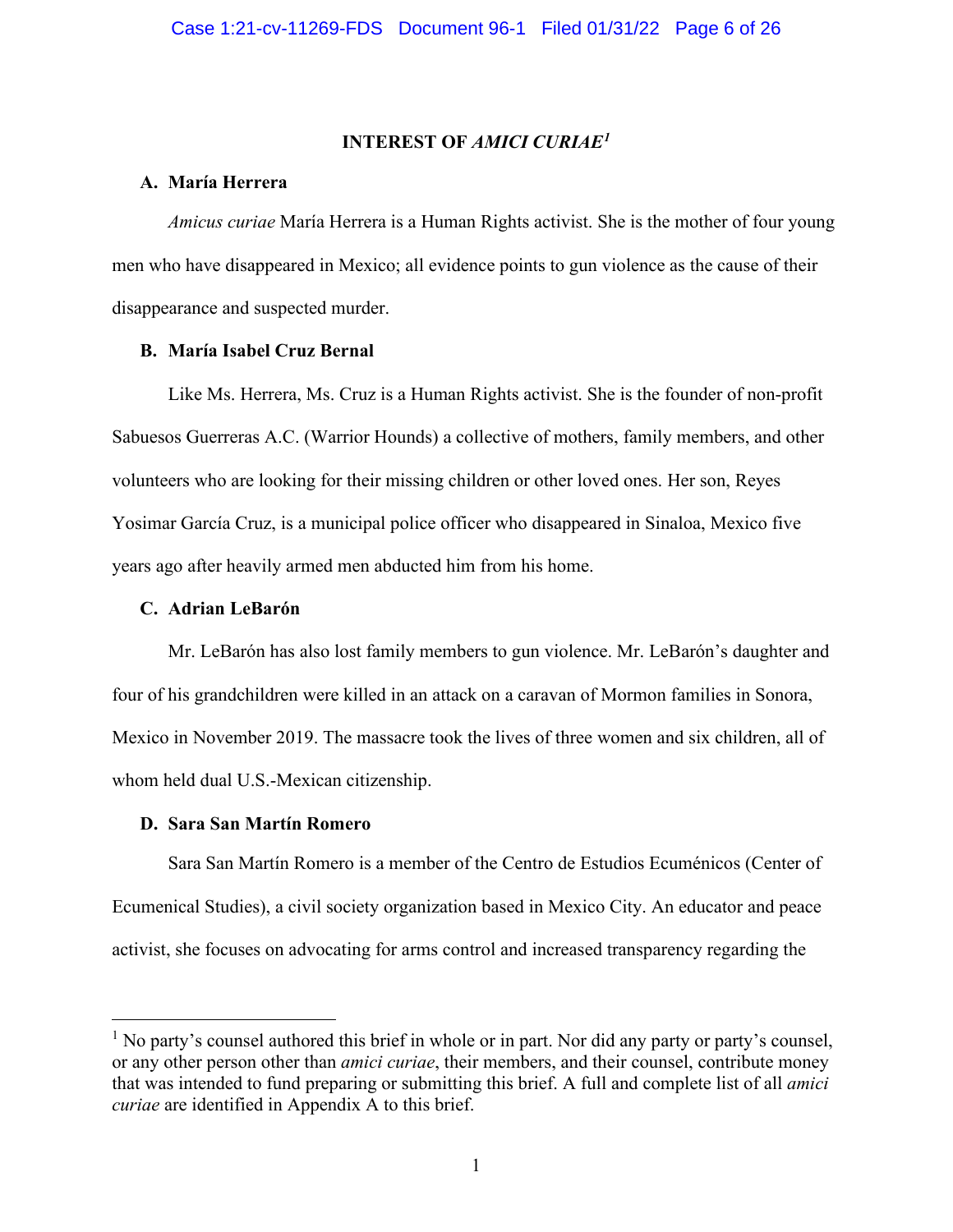#### Case 1:21-cv-11269-FDS Document 96-1 Filed 01/31/22 Page 7 of 26

flow of illegal weapons into Mexico. Ms. San Martín Romero also serves on the Board of Directors of Control Arms, an international civil society coalition seeking to reduce human suffering caused by armed violence and more effectively regulate global arms transfers through more effective implementation of the Arms Trade Treaty. She has co-authored reports about the armed violence in Mexico, including a report on gender violence and weapons in Mexico.

#### **E. Paulina Vega González**

Paulina Vega González is a Mexican lawyer with a Master´s Degree in International Human Rights Law. She has over 20 years of experience in the human rights field. She also assists groups of victims, known as "collectives," in searching for their loved ones who may be victims of gun violence, including the National Movement for our Disappeared in Mexico. Ms. Vega González has published numerous articles on human rights matters, particularly on victims' rights under international law.

#### **F. Santiago Aguirre Espinosa as Director of Centro Prodh**

Santiago Aguirre Espinosa is the Director of Centro de Derechos Humanos Miguel Agustín Pro Juárez A.C. Human Rights Center (Centro Prodh), a non-profit civil society organization in Mexico City. Among other activities, Centro Prodh provides free legal aid and representation to victims of violence. Centro Prodh has Consultative Status to the United Nations Economic and Social Council (ECOSOC) and it is an Accredited Organization before the Organization of American States (OAS). Mr. Aguirre has spent more than 15 years advocating for human rights and gun control. In 2012, he testified at a U.S. Congressional hearing before the Tom Lantos Human Rights Commission regarding violence and human rights in Mexico.

#### **G. Cecilia Farfán Méndez**

Dr. Cecilia Farfán Méndez is Head of Security Research Programs at the Center for U.S.- Mexican Studies at the University of California San Diego. She is also an affiliated researcher

2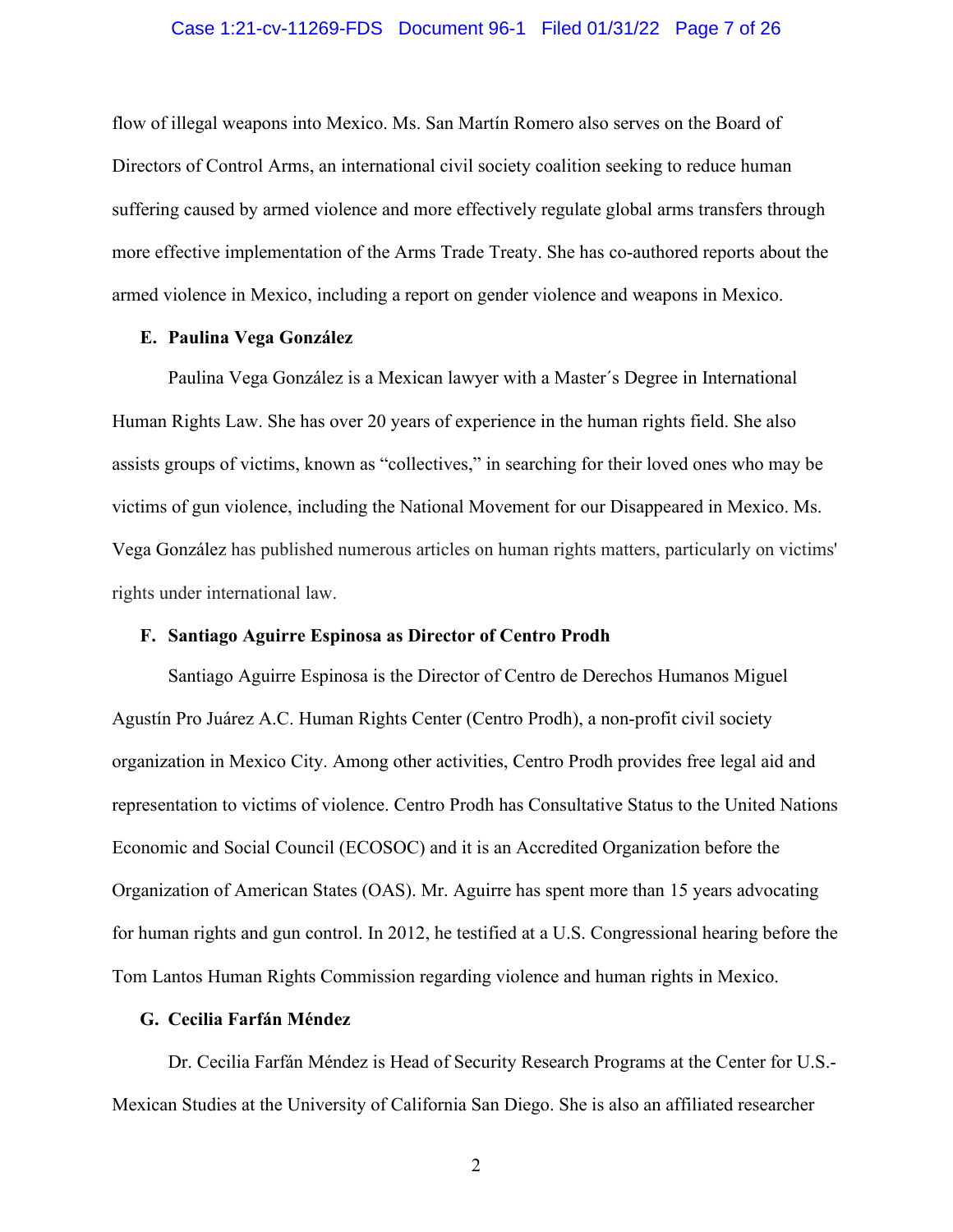#### Case 1:21-cv-11269-FDS Document 96-1 Filed 01/31/22 Page 8 of 26

with the Center for Studies on Security, Intelligence, and Governance at the Instituto Tecnológico Autónomo de Mexico (ITAM) in Mexico City. Dr. Farfán Méndez received her doctorate in political science from the University of California Santa Barbara, her master's degree in international affairs from Columbia University, and her bachelor's in international relations from ITAM.

Dr. Farfán Méndez guest lectures for the U.S. Foreign Service Institute and has consulted for the United Nations Office on Drugs and Crime, the U.S. Institute of Peace, and InSight Crime. She is a member of the Global Initiative Against Transnational Organized Crime, the Urban Violence Research Network and the strategy committee for the Journal of Illicit Economies and Development. Dr. Farfán Méndez is frequently consulted by U.S. and Mexican media on issues related to violence and security cooperation between both countries including firearms trafficking. In 2020, Dr. Farfán Méndez co-founded the Mexico Violence Resource Project, an online platform providing analysis and resources on violence and organized crime in Mexico.

#### **H. Carlos Pérez Ricart**

Dr. Carlos A. Pérez Ricart is an assistant professor in International Relations at the Center for Research and Teaching in Economics in Mexico City. He is also a member of the Mexican Truth Commission in charge of investigating human rights violations that occurred between 1965 and 1990 (COVeH). Dr. Pérez Ricart holds a PhD in Political Science from the Freie Universität Berlin and has a degree in International Relations from El Colegio de México. He teaches on subjects such as security and organized crime and arms trafficking. His research has been published in journals such as *Global Governance*, *The British Journal of Criminology*, *Kriminologishes Journal, Historia Mexicana,* and *Perfiles Latinoamericanos*. His most recent

3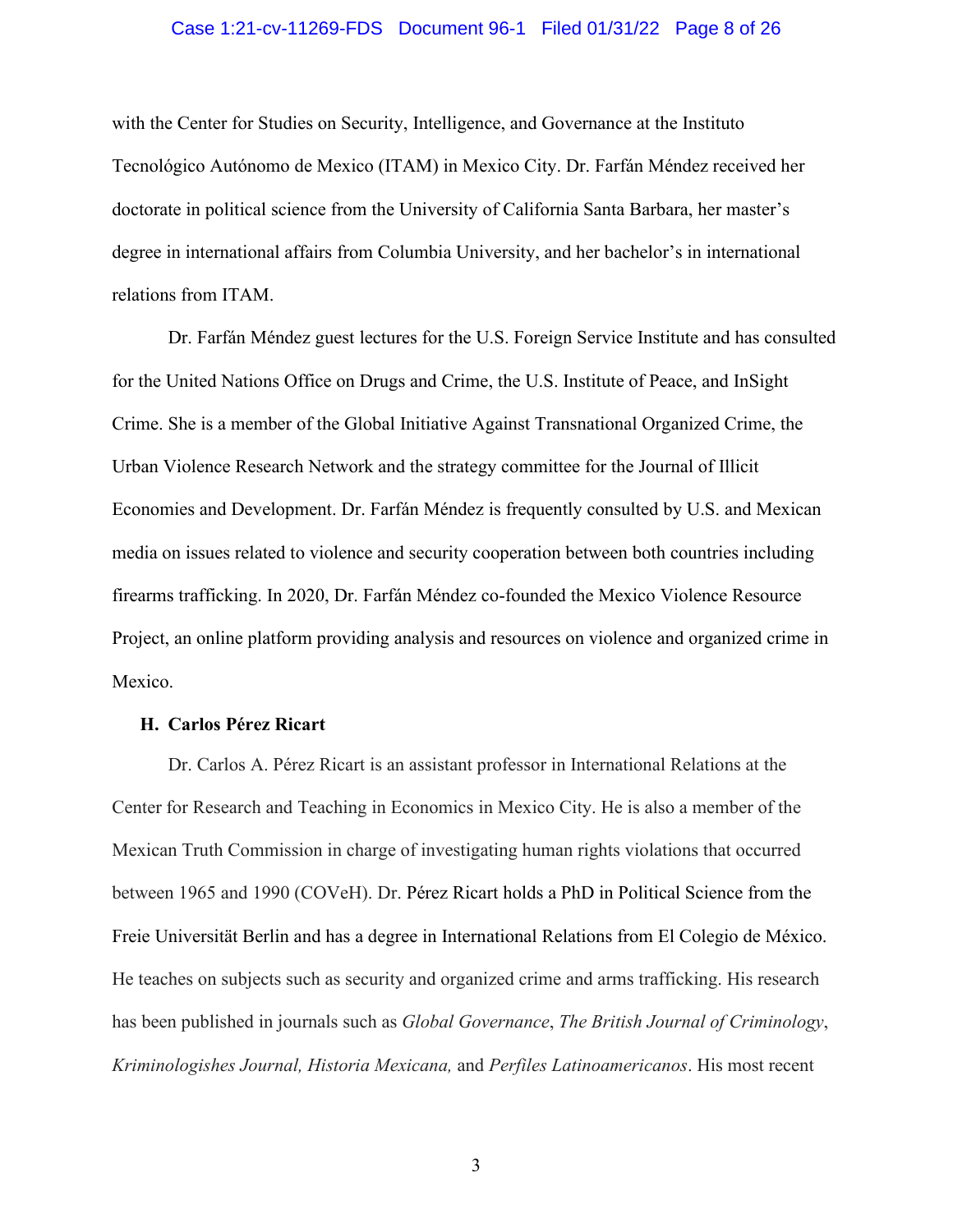#### Case 1:21-cv-11269-FDS Document 96-1 Filed 01/31/22 Page 9 of 26

publication is the book *Gun Trafficking and Violence: From the Global Network to the Local Security Challenge* (2021).

#### **INTRODUCTION**

<span id="page-8-0"></span>The unlawful trafficking of guns to criminal groups in Mexico has taken a staggering toll on Mexican lives, property, and the societal fabric of the country. It has fueled increased violence and homicides in Mexico; claimed hundreds of thousands lives; displaced tens of thousands of residents; and cost the Mexican government hundreds of billions of dollars in police and military expenditures, lost employment and wages, and lost tax revenue.

But for the influx of firearms from the United States into Mexico, a problem on this massive scale would not exist. Indeed, Mexico has some of the most restrictive gun laws in the world, and as a result, very few people in Mexico are able to obtain guns legally without undergoing a background check.<sup>[2](#page-8-5)</sup> Gun possession in the country is limited to firearms with a maximum caliber of 0.[3](#page-8-6)8-caliber.<sup>3</sup> Instead, the United States is the primary source for guns in Mexico<sup>[4](#page-8-7)</sup> and the consequent violence they create. Approximately 70% of crime-involved firearms recovered in Mexico originate from the United States,<sup>[5](#page-8-8)</sup> and it is estimated that  $253,000$ firearms are trafficked into Mexico from the United States annually.[6](#page-8-9)

<span id="page-8-8"></span><span id="page-8-7"></span><span id="page-8-4"></span><span id="page-8-3"></span><sup>4</sup> Eugenio Weigend & Rukmani Bhatia, *Measuring the Rise of Gun Violence Across Presidential Administrations in Mexico*, 60 WASH. U. J.L. & POL. 203, 207 (2019) (internal citation omitted). <sup>5</sup> Table: Firearms Recovered in Mexico and Submitted to ATF for Tracing (Calendar Years 2015-2020), *Firearms Trace Data: Mexico - 2015-2020*, BUREAU OF ALCOHOL, TOBACCO, FIREARMS & EXPLOSIVES, https://www.atf.gov/resource-center/firearms-trace-data-mexico-2015- 2020 (last reviewed Nov. 16, 2021).

<span id="page-8-5"></span><span id="page-8-1"></span><sup>2</sup> D. Perez Esparza et al., *Why did Mexico become a violent country?*, 33 SECURITY JOURNAL, 179, 184 (2020).

<span id="page-8-6"></span><sup>3</sup> *Id.*

<span id="page-8-9"></span><span id="page-8-2"></span><sup>6</sup> Devika Agrawal, *Combating U.S. Gun Trafficking to Mexico: A Study Conducted for the Brady Campaign to Prevent Gun Violence*, UNIV. OF CAL. BERKELEY, at 3 (2019).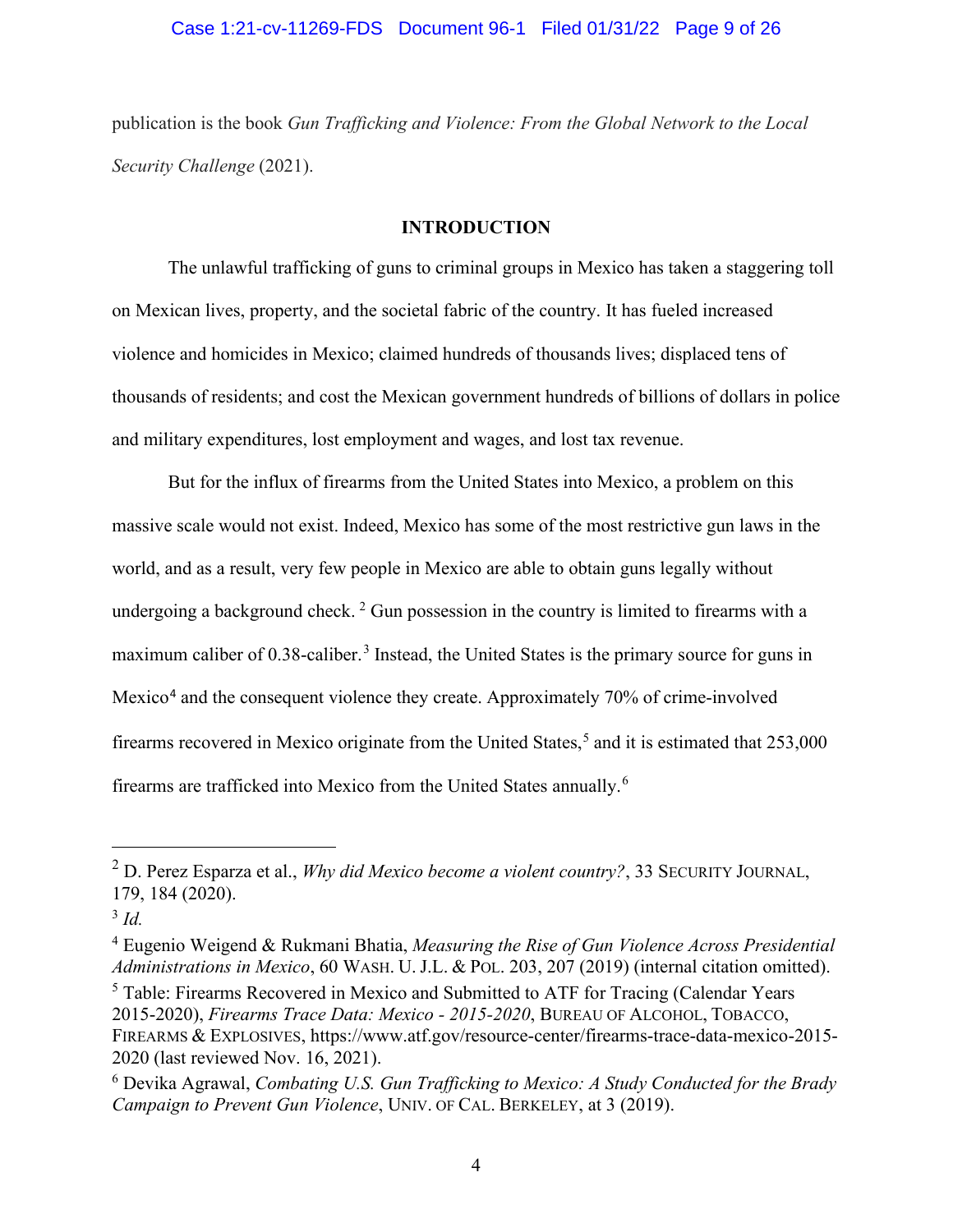#### Case 1:21-cv-11269-FDS Document 96-1 Filed 01/31/22 Page 10 of 26

The results of trafficking guns from the United States into Mexico are deadly. In the past twenty years, gun-related homicides in Mexico have increased by 5[7](#page-9-5)0%.<sup>7</sup> And in just the first half of 2020, 72% of the 17,000 homicides were committed using a gun.<sup>[8](#page-9-6)</sup> These rising figures are a function of the growing access to firearms across Mexico.<sup>[9](#page-9-7)</sup> Additionally, those criminal organizations most likely to engage in illicit firearms trafficking are contributing to the high level of violence: since 2006, organized crime has been responsible for over 150,000 murders in Mexico,<sup>[10](#page-9-8)</sup> many of which are connected to the cartels and gangs. Furthermore, assault rifles are "the weapons of choice for Mexican drug trafficking organizations" because they can easily be modified to function as fully automatic rifles.<sup>[11](#page-9-9)</sup> Additionally, they allow more accurate fire than handguns at longer ranges, they can more easily be fitted with high capacity magazines, and as semi-automatics, they facilitate rapid fire shooting.

<span id="page-9-5"></span><span id="page-9-1"></span><sup>7</sup> *Id.* at 26.

<span id="page-9-6"></span><span id="page-9-3"></span><sup>8</sup> María Rodríguez-Domínguez, *It Takes Two: How Immediate Bilateral Action Will Help Curb Illicit Arms Trafficking from the U.S. to Mexico*, YALE J. INT'L AFFS. (Aug. 23, 2021), https://www.yalejournal.org/publications/it-takes-two-how-immediate-bilateral-action-will-helpcurb-illicit-arms-trafficking-from-the-us-to-mexico (internal citations omitted).

<span id="page-9-7"></span><span id="page-9-2"></span><sup>9</sup> Fabián Medina, *A Snapshot of Illicit Arms Trafficking in Mexico*, REVISTA MEXICANA DE POLÍTICA EXTERIOR, 11-22, 12 (2020).

<span id="page-9-8"></span><span id="page-9-4"></span><sup>10</sup> *See* U.S. GOV'T ACCOUNTABILITY OFF., GAO-21-322, Firearms Trafficking: U.S. Efforts to Disrupt Gun Smuggling into Mexico Would Benefit from Additional Data and Analysis 1 (2021).

<span id="page-9-9"></span><span id="page-9-0"></span><sup>11</sup> Chelsea Parsons & Eugenio Vargas, *Beyond Our Borders*, The Center For American Progress Report (Feb. 2, 2018), https://www.americanprogress.org/article/beyond-our-borders/.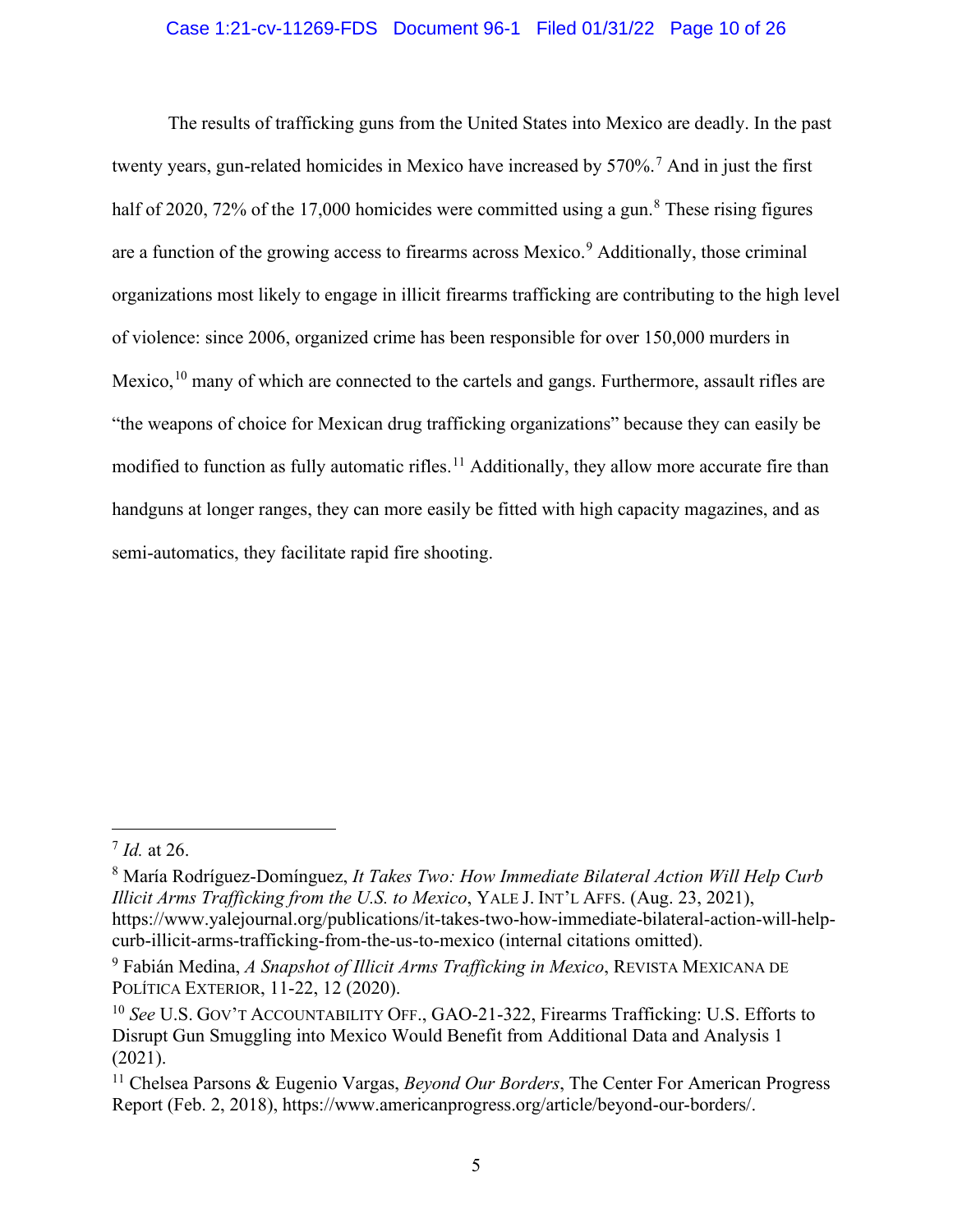#### Case 1:21-cv-11269-FDS Document 96-1 Filed 01/31/22 Page 11 of 26

According to the National Information Center  $(CNI)^{12}$ , insecurity and crime cost the country 277.6 billion pesos in 2020, or 1.85% of Mexico's gross domestic product.<sup>[13](#page-10-3)</sup> In short, firearms from the United States have taken an enormous toll on human lives and have had a devastating, destabilizing effect on Mexican society.

\* \* \*

*Amici*, through their personal and professional experiences, teachings and scholarly expertise, are all too familiar with the violence and the societal and the economic harm caused by firearms illegally trafficked into Mexico. *Amici* give voice to this harm, offering different perspectives than Plaintiff, the Mexican Government. They include mothers who have lost children, by all accounts to gun violence; activists who seek to stem the tide of gun trafficking; and scholars who study the detrimental effects of illegal weapons on the Mexican economy, government, and populace. Both through their personal stories and their observations in grappling with the fundamental problem of gun violence, *Amici* relate their unique experiences and insights, demonstrating the importance of this case.

#### **STATEMENT OF THE CASE**

<span id="page-10-0"></span>Plaintiff, the Government of Mexico, has sued numerous manufacturers, distributors and designers of firearms that have unlawfully found their way into Mexico, where they are illegally marketed and sold. The detailed Complaint charges Defendants, gun manufacturers, most of

<span id="page-10-2"></span><sup>&</sup>lt;sup>12</sup> The National Information Center (CNI) forms part of the Executive Secretariat of the National Public Security System (SESNSP) and the Secretariat of Security and Citizen Protection (SSPC), which is in charge of preventing crimes against persons in Mexico. Public Safety databases contribute useful information for public safety policy and aid decision-making in novel ways to combat crime.

<span id="page-10-3"></span><span id="page-10-1"></span><sup>13</sup> *Encuesta Nacional de Victimización y Percepción sobre Seguridad Pública (ENVIPE) 2021*, EL INSTITUTO NACIONAL DE ESTADÍSTICA Y GEOGRAFÍA (INEGI) (Sept. 22, 2021), http://en.www.inegi.org.mx/app/saladeprensa/noticia.html?id=6798 (Mex.).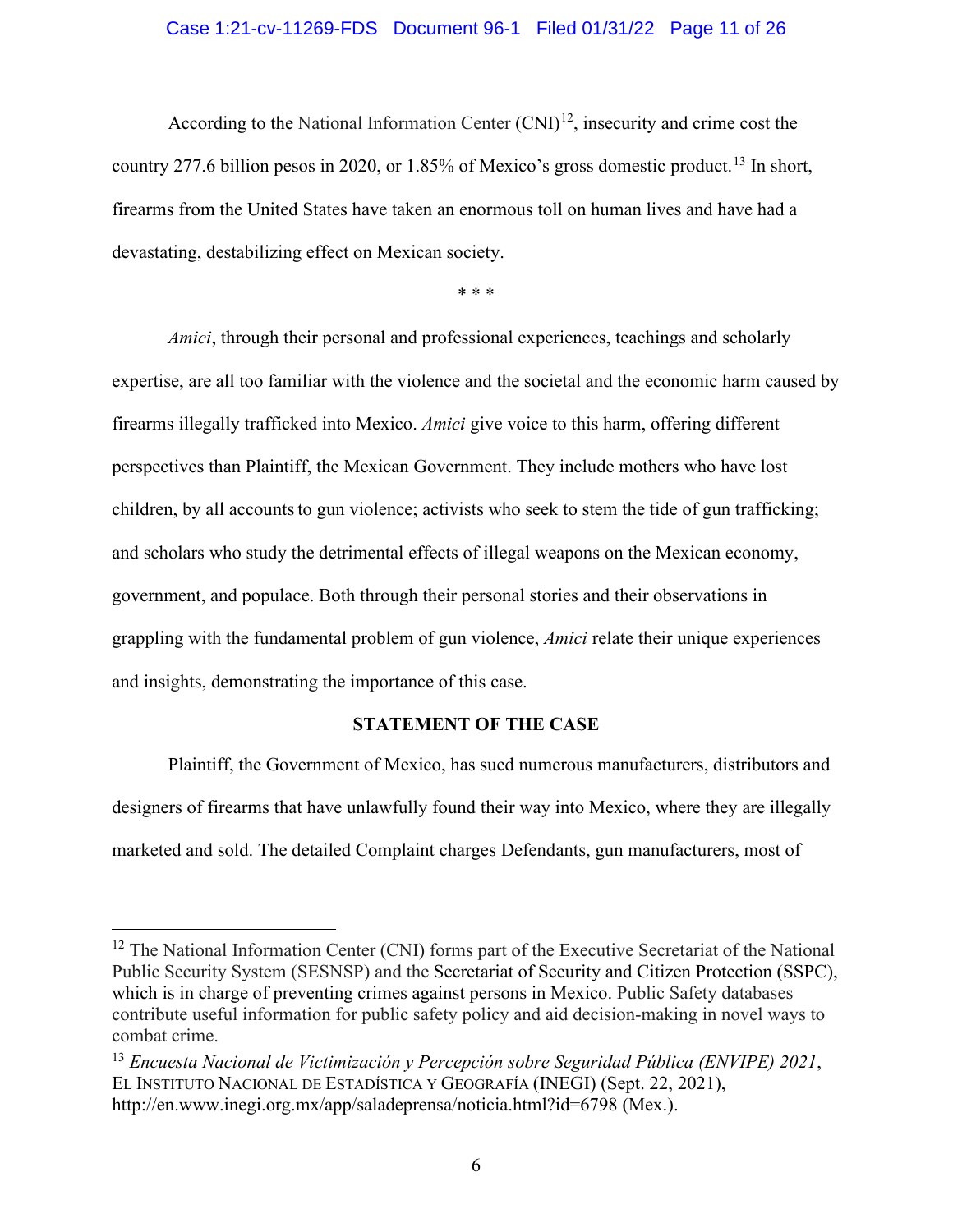#### Case 1:21-cv-11269-FDS Document 96-1 Filed 01/31/22 Page 12 of 26

them U.S. entities, with several violations of U.S. federal and state law. Defendants have filed a Motion to Dismiss, which Plaintiff has opposed. *Amici* submit this brief in support of the Plaintiff's opposition to Defendants' Motion to Dismiss.<sup>[14](#page-11-3)</sup>

### <span id="page-11-0"></span>**I.** *AMICI* **HAVE SUFFERED PERSONAL LOSSES AS A RESULT OF GUN VIOLENCE**

*Amicus curiae* María Herrera has lost four sons who have disappeared. All evidence points to gun violence committed by murderous gangs as the cause of these disappearances and presumed deaths. Her story, unfortunately, is not atypical; according to the United Nations' Committee on Enforced Disappearances, there are more than 90,000 men and women that have disappeared in Mexico.<sup>[15](#page-11-4)</sup> Ms. Herrera and her family established a business of selling household goods in a small western Mexican town. Part of this business involved traveling the country to buy and sell pieces of gold they found. This is what her sons Jesús Salvador (24) and Raúl (19) were doing in the state of Guerrero in August 2008 when they were abducted by a criminal organization; indications are that they were simply in the wrong place at the wrong time. Subsequently, two more brothers, Gustavo, then 27, and Luis Armando, then 25, travelled the country, searching for them. [16](#page-11-5) These brothers ultimately disappeared in September 2010.

Ms. Herrera's personal loss has spurred her to become a leading Human Rights Activist, and to join forces with others in search of victims of gun violence. She is one of the founders of *Red de Enlaces Nacionales*, a group that brings together relatives of missing persons in more

<span id="page-11-3"></span><sup>&</sup>lt;sup>14</sup> This brief addresses the effects of gun violence on individual Mexican citizens and on Mexican society as a whole and does not address the merits of the legal issues in dispute.

<span id="page-11-4"></span><span id="page-11-1"></span><sup>15</sup> *Mexico: Over 95,000 Registered as Disappeared, Impunity 'Almost Absolute'*, UNITED NATIONS, Nov. 29, 2021, https://news.un.org/en/story/2021/11/1106762.

<span id="page-11-5"></span><span id="page-11-2"></span><sup>16</sup> Pedro Pardo & Jennifer Gonzalez, *Searching for Mexico's Disappeared–a Photo Essay*, THE GUARDIAN, Mar. 7, 2019, https://www.theguardian.com/world/2019/mar/07/searching-mexicodisappeared-photo-essay.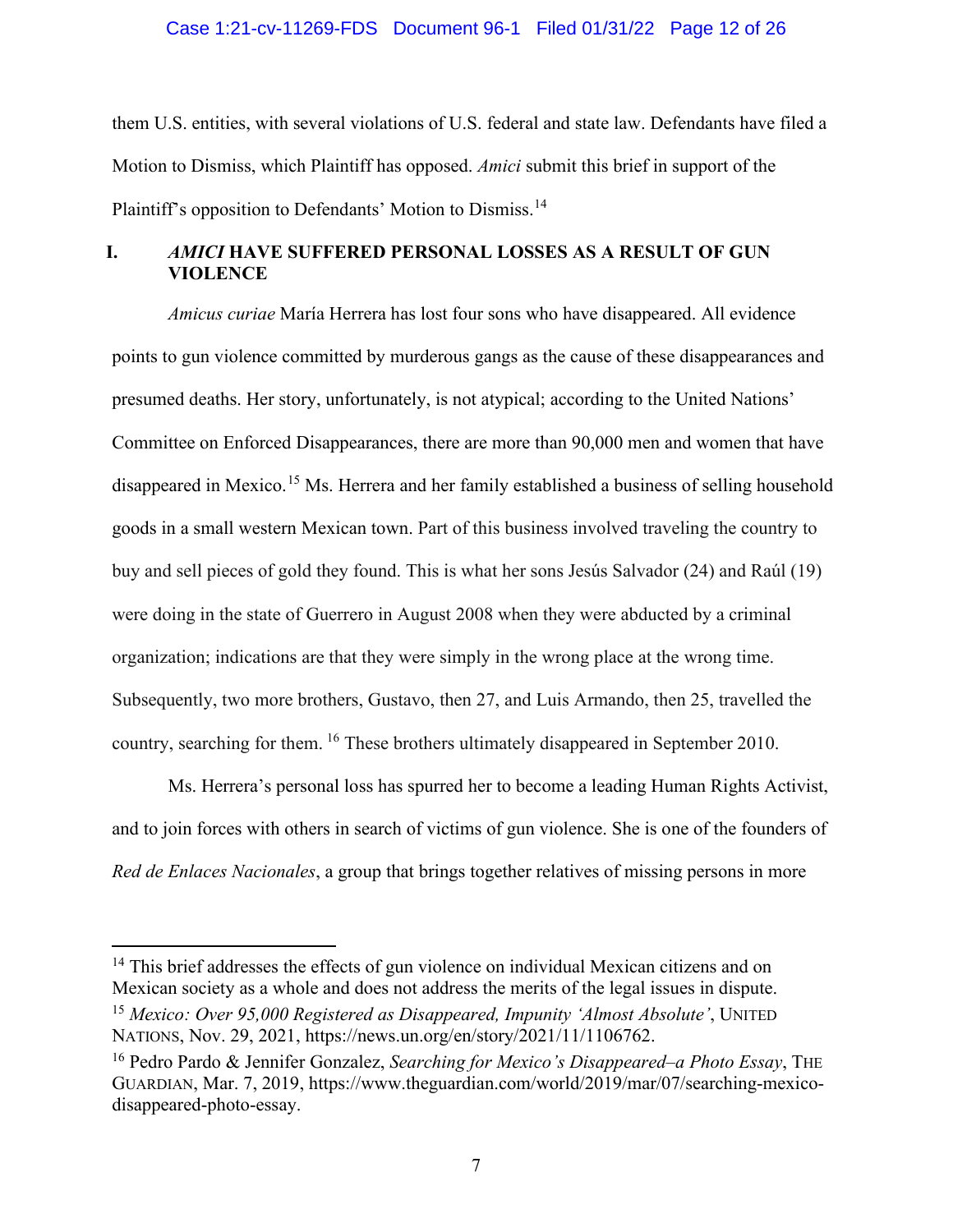#### Case 1:21-cv-11269-FDS Document 96-1 Filed 01/31/22 Page 13 of 26

than twenty Mexican states*.* This network organizes brigades in which the relatives, friends, and those in support of the disappeared go out into the field to search for their children and other loved ones in clandestine graves, literally with their bare hands. Ms. Herrera joined her first brigade in 2016, in Veracruz, and has since become an expert, learning from forensic anthropologists how to search for hidden graves of those killed by gun violence. So far, they have organized six National Missing Persons Brigades in the states of Guerrero, Veracruz, Morelos, and Sinaloa. Ms. Herrera has participated in all of them, searching for the remains of her sons.

Ms. Herrera is not alone. *Amicus curiae* María Isabel Cruz Bernal's son, Reyes Yosimar Garcia Cruz, disappeared five years ago after several men armed with rifles and guns entered their home. The incident was witnessed by Yosimar's brother and girlfriend, who indicated that the attackers hit him and put him in handcuffs before taking him away to a still unknown location. Yosimar was a municipal police officer in the city of Culiacán in the state of Sinaloa who, along with other officers, provided assistance to a group of ambushed military officers in Culiacán in September 2016. Three months later, police officers who assisted the military group began to disappear, including Yosimar's commander and another colleague. On January 26, 2017, Yosimar went missing.

Ms. Cruz Bernal has been searching for her son ever since, but is regularly threatened by heavily armed people who try to remove her from locations where she is searching. Her experience prompted her to establish Sabuesos Guerreras A.C. (Warrior Hounds), a group of more than 650 mothers, family members, and volunteers, who search mass graves for their missing children or other loved ones.

8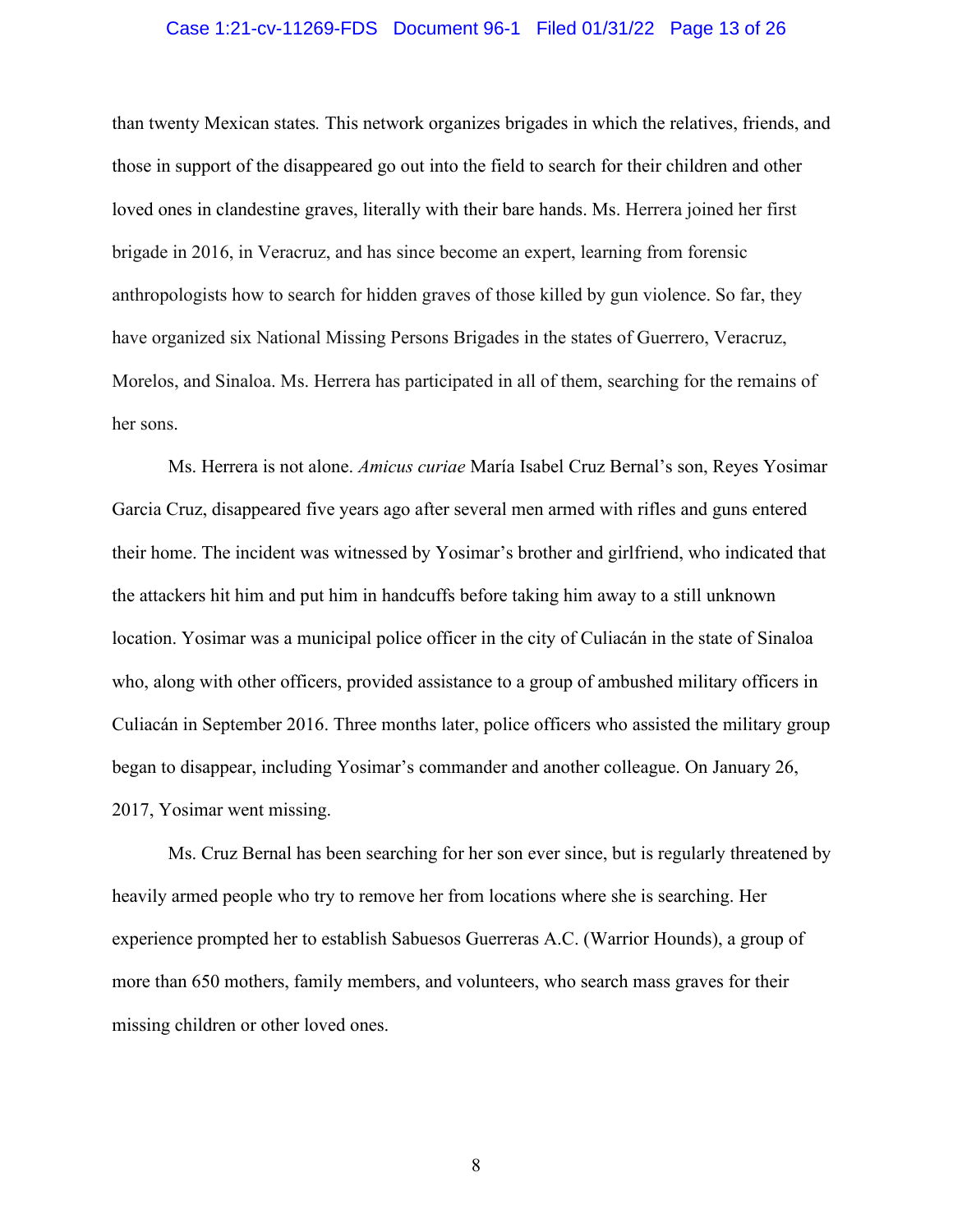#### Case 1:21-cv-11269-FDS Document 96-1 Filed 01/31/22 Page 14 of 26

*Amicus curiae* Adrian LeBarón, from the Mormon community Colonia LeBarón in the state of Chihuahua, lost his daughter Rhonita Miller (30) and his grandchildren Howard (12), Krystal (10), and twins Titus and Tiana (8-months) to gun violence. Rhonita was driving from her hometown of La Mora in the state of Sonora to meet her husband in Phoenix, Arizona on the morning of November 4, 2019, and was joined by extended family members Dawna Ray Langford and Christina Maria Langford, who were headed to Colonia LeBarón for a wedding. There were 14 children with them. All three adult women and six children were murdered in a pair of horrific attacks when gunmen opened fire on the three vehicles with automatic and beltfed machine guns. Five of the eight surviving children were wounded by gunfire. All of the victims held dual U.S.-Mexican citizenship.

Mr. LeBarón believes the family caravan of women and children may have been mistaken for a drug cartel convoy of vehicles and witnesses report hearing gunfire in the area in the hours following the massacre. Following the massacre, Mr. LeBarón found bullet shells next to the vehicles and directed investigators to collect them for evidence. While the investigation is ongoing, members of the drug cartel La Linea have been arrested and are believed responsible for the massacre.

Driven by his personal loss, Mr. LeBarón has made it his life's work to see that others do not suffer the same fate as victims of gun violence. He acts to ensure that gun laws and regulations in both Mexico and the United States are strictly enforced.

#### <span id="page-13-0"></span>**II. DISAPPEARANCES AND MURDER OF OTHERS AS REPORTED TO** *AMICI*

#### <span id="page-13-1"></span>**A. Reports to Centro Prodh**

*Amicus* Centro Prodh has studied the dramatic effects of gun violence on individuals in Mexico, including:

9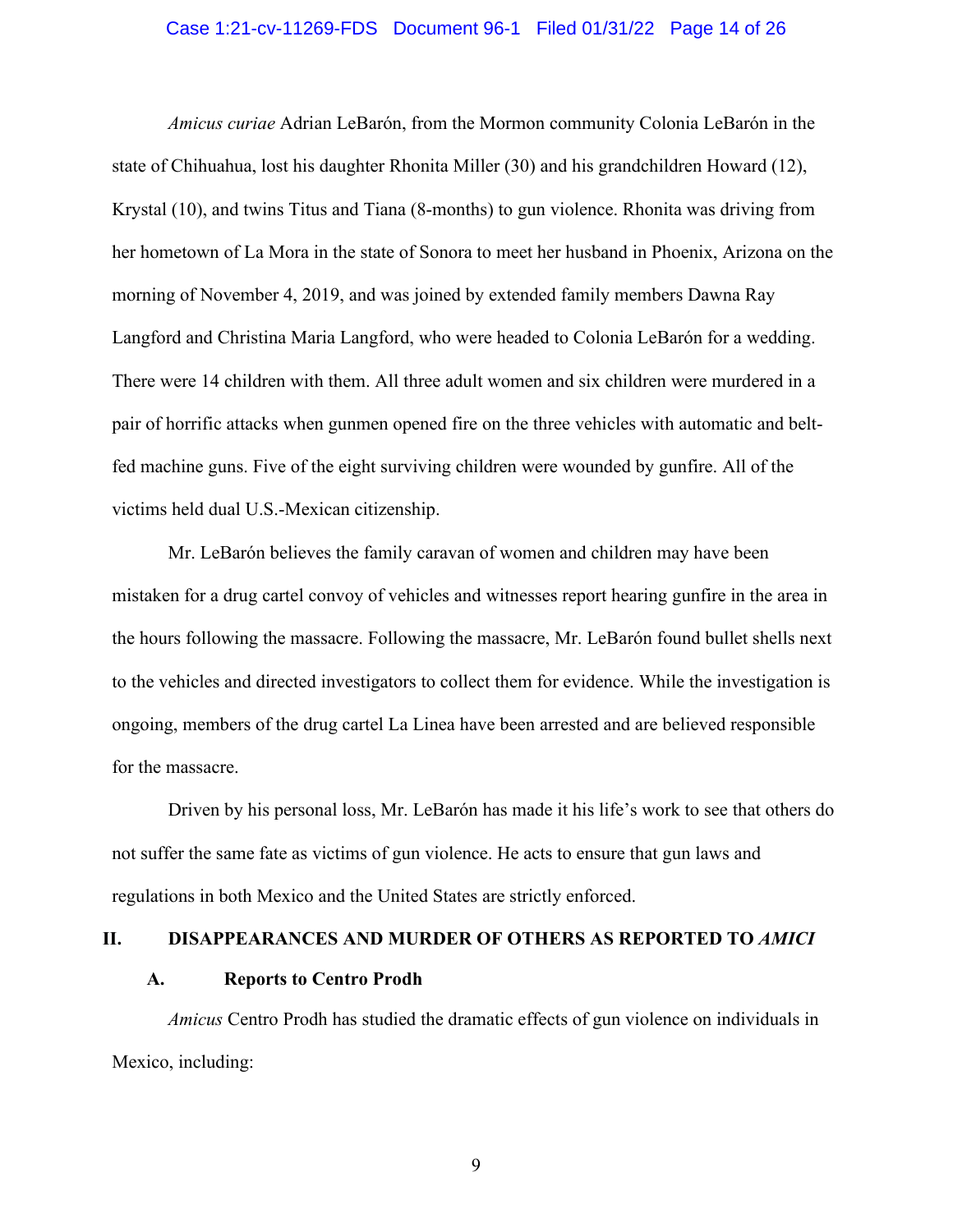- *Disappearance of Maria Herrera's sons*.
	- Both activist Maria Herrera, whose story is discussed above, and Centro Prodh, relate the dramatic disappearance of two of Ms. Herrera's four sons. Jesús Salvador Trujillo Herrera, Raúl Trujillo Herrera, and five co-workers disappeared on August 28, 2008, in the state of Guerrero, a locality with a strong organized crime presence, while collecting broken pieces of gold jewelry to melt down and resell. Leaders of the criminal group linked to the brothers' disappearances were arrested in 2009 and later in 2017 for carrying high caliber weapons. According to Centro Prodh, this criminal group operated in Veracruz, presumably using weapons sourced from the United States to commit crimes. In 2011, 444 weapons were seized from the criminal group in Veracruz.
- *Murder of Francisco Javier Barajas Piña*.
	- Mr. Barajas was murdered on May 29, 2021 in Salvatierra, in the state of Guanajuato, after searching for his sister Guadalupe Barajas, who disappeared in February 2020, and whose body was later found in one of the largest clandestine graves in the state.<sup>[17](#page-14-2)</sup> Three months after his sister's body was identified, and after receiving multiple threats, Mr. Barajas was shot. On July 1, 2021, two people were arrested for possession of weapons and subsequently, on July 29, 2021, linked to the murder of Mr. Barajas.

## <span id="page-14-0"></span>**B. Reports to** *Amicus* **Sara San Martín Romero**

The educator and activist Sara San Martín Romero is knowledgeable about the violence

caused by the use of illegal arms, particularly the disproportionate toll that unlawful gun use has

taken on women, children, and LGBTIQ+ communities in Mexico. She cites the following:

- The number of women murdered with firearms increased between 2007 and 2019 by  $357\%$ <sup>[18](#page-14-3)</sup>
- In 20[19](#page-14-4), nearly six of every 10 women murdered were killed with firearms.<sup>19</sup>
- Between 2017 and 2019, 56.6% of the transgender people murdered were killed with firearms and 23.4% of homosexuals murdered during the same period were killed with firearms.<sup>[20](#page-14-5)</sup>

<span id="page-14-2"></span> $17$  To this date, 80 bodies have been discovered in that grave.

<span id="page-14-3"></span><span id="page-14-1"></span><sup>18</sup> Intersecta, Data Cívica, Centro de Estudios Ecuménicos, Equis Justicia para las Mujeres, *Violencia de género con armas de fuego en México*, at 13 (Oct. 2021) (Mex.) (data based on 2000-2019 mortality records from the Instituto Nacional de Estadística y Geografía (INEGI)). <sup>19</sup> *Id.* at 12.

<span id="page-14-5"></span><span id="page-14-4"></span><sup>20</sup> *Id.* at 22.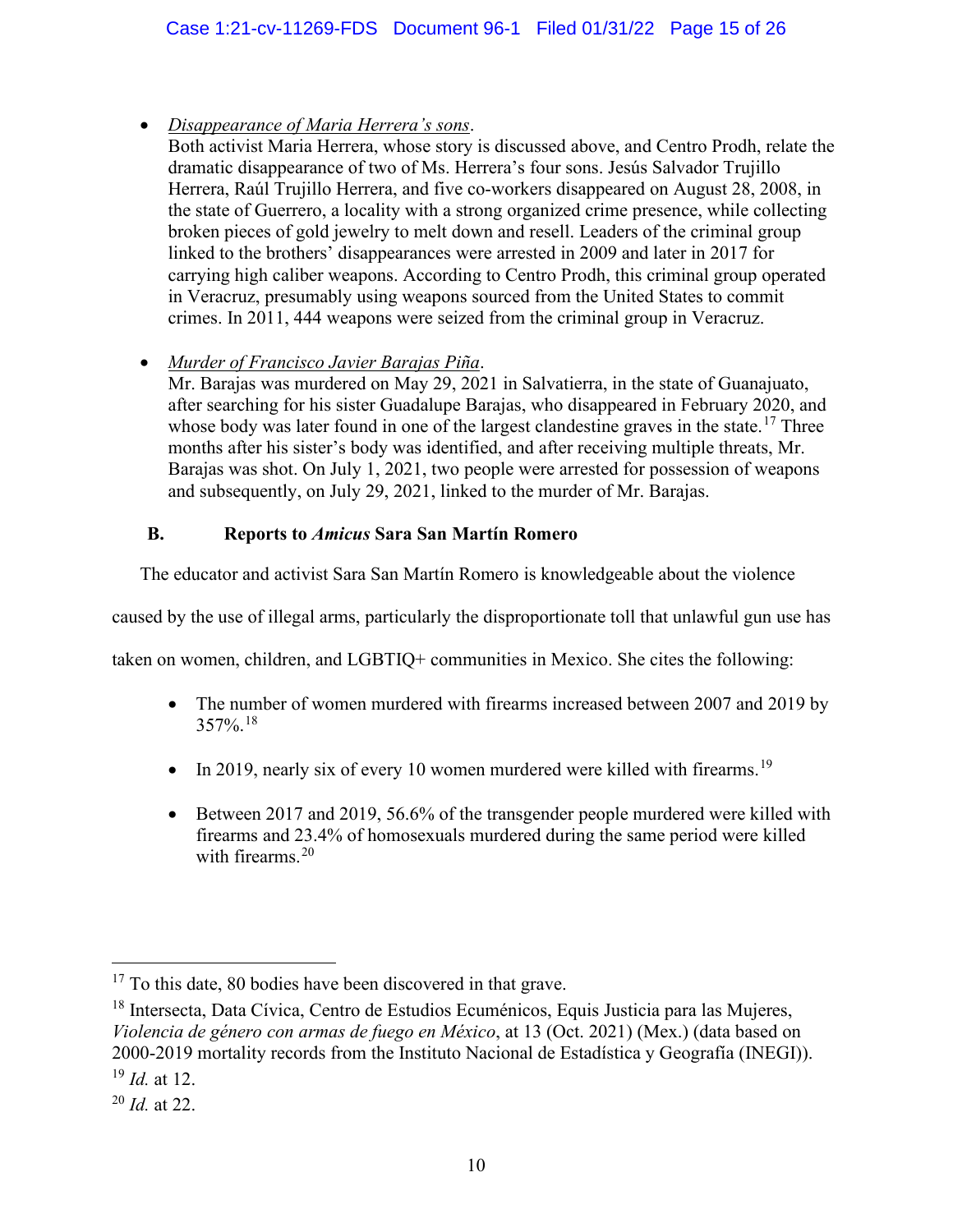• Nationwide, 2,450 children and adolescents (0-17 years old) were victims of homicide in 20[21](#page-15-4) and of these 799 lost their lives due to a firearm.<sup>21</sup>

Ms. San Martín Romero notes that many children have lost a parent or been orphaned due to gun violence, resulting in radical changes to their economic and family situations. For example:

- Victor Yunuen Mendoza Vivas and his then 12-year-old sister lost their mother Marina Vivas when she and her friend Rosy were attacked and shot to death in Acapulco. Marina had been shot in the head and Victor was forced to identify his mother's body.<sup>[22](#page-15-5)</sup>
- Rosy's 3-year-old daughter witnessed the attack and was also orphaned by this tragic event.[23](#page-15-6)

Ms. San Martín Romero further notes that easy access to illegal weapons and the violence

caused by arms trafficking has destabilized Mexican society. According to Ms. San Martín

Romero, illegal weapons are readily available in the state of Guerrero where the violence caused

by arms trafficking has destabilized Mexican society. Many of these crimes were against women

and were interfamilial. Ms. San Martín Romero recounts that:

- Between 2017 and 2021, there were 845 intentional homicides of women in the state of Guerrero.[24](#page-15-7)
- According to data compiled by Ms. San Martín Romero and the Centro de Estudios Ecuménicos using publicly available information, in the municipality of Ayutla de los Libres, eight of the 14 women murdered in the last three years were killed with firearms. $^{25}$  $^{25}$  $^{25}$

<span id="page-15-4"></span><span id="page-15-0"></span><sup>21</sup> Indicadores, *Delitos contra niñas, niños, y adolescentes en México*, Blog de REDIM (Jan. 20, 2022), https://blog.derechosinfancia.org.mx/2022/01/20/delitos-contra-ninas-ninos-yadolescentes-en-mexico-3/ (Mex.).

<span id="page-15-5"></span><span id="page-15-1"></span><sup>22</sup> Intersecta, *supra* note 19, at 50-52.

<span id="page-15-6"></span><sup>23</sup> *Id.*

<span id="page-15-7"></span><span id="page-15-2"></span><sup>24</sup> Lourdes Chávez, *Analizará el Concejo de Ayutla los feminicidios; casi no se registra ese delito, dice Eneida Lozano*, EL SUR ACAPULCO, Oct. 20, 2021, https://suracapulco.mx/analizarael-concejo-de-ayutla-los-feminicidios-casi-no-se-registra-ese-delito-dice-eneida-lozano/ (Mex.).

<span id="page-15-8"></span><span id="page-15-3"></span><sup>25</sup> *See* Rosendo Betancourt Radilla, *Feminicidios en Ayutla: Rosa con una estaca, Nimba de escopetazo y Aliviana un balazo en la cabeza*, EL SUR ACAPULCO, Nov. 15, 2021, https://suracapulco.mx/feminicidios-en-ayutla-rosa-con-una-estaca-nimba-de-escopetazo-yaliviana-un-balazo-en-la-cabeza/ (Mex.).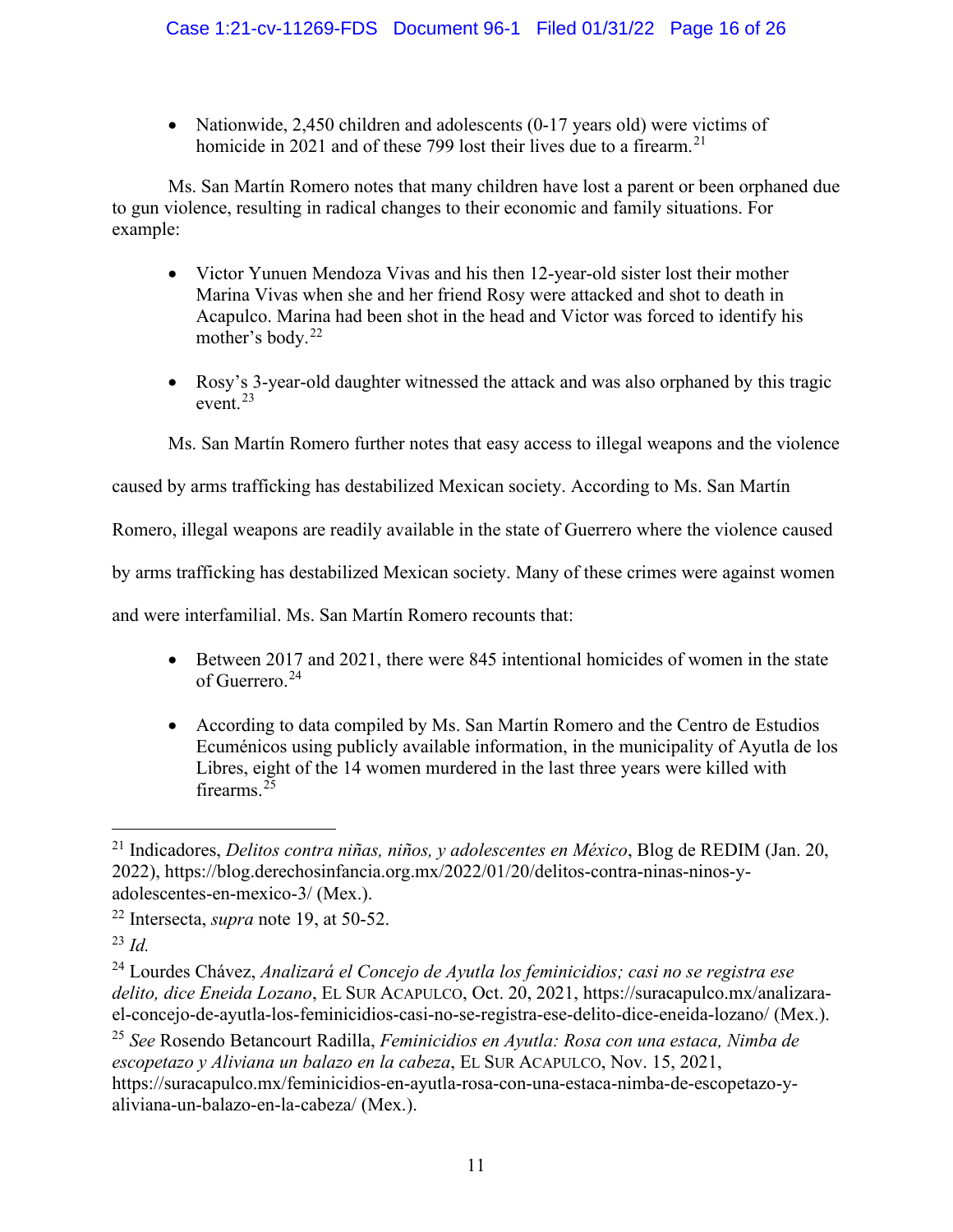- In October 2021, Irlanda Gálvez Jiménez was allegedly shot and wounded by her partner with a 45-millimeter handgun; her two daughters Irlanda Hilario Gálvez (19) and Ester Hilario Gálvez  $(16)$  were killed in the attack.<sup>[26](#page-16-6)</sup>
- The problem has only been exacerbated by the global pandemic. In 2020, for the first time, the number of women killed in Mexico inside their homes with firearms approximated the number of women killed by any other means.<sup>[27](#page-16-7)</sup>

## <span id="page-16-0"></span>**III. PERCEPTIONS OF FIREPOWER AND DISPLACEMENT OF CITIZENS DUE TO GUN VIOLENCE**

*Amicus* Dr. Farfán Méndez is an expert on the consequences of violence in Mexico. One

such effect is displacement of the population, *e.g.*, people involuntarily forced to leave their

homes and families. Dr. Farfán Méndez cites these examples:

- In 2018, eighty percent of internal displacement episodes were caused by violence generated by organized armed groups. In the same year, 13 incidents of displacement were caused by direct attacks on the civilian population by armed groups.<sup>[28](#page-16-8)</sup>
- In 2019, 28 internal displacement incidents were reported, causing the displacement of 8,664 internally displaced people. Sixteen of the 28 incidents were caused by violent attacks towards civilians perpetrated by organized armed groups.<sup>[29](#page-16-9)</sup>
- In 2020, 24 internal displacement incidents were reported, causing the displacement of 9,741 people. Fourteen of these displacement incidents were caused by violent attacks towards civilians.[30](#page-16-10)

<span id="page-16-7"></span><span id="page-16-5"></span><sup>27</sup> Georgina Jiménez, *¿Mataron a más mujeres durante la pandemia? En 2020 la culpa también la tuvieron las armas?*, ANIMAL POLÍTICO, Nov. 9, 2021, https://www.animalpolitico.com/elfoco/mataron-a-mas-mujeres-durante-la-pandemia-en-2020-la-culpa-tambien-la-tuvieron-lasarmas-de-fuego/ (Mex.) (information compiled by non-profit organization Data Cívica, using data from the Instituto Nacional de Estadística y Geografía (INEGI)).

<span id="page-16-6"></span><span id="page-16-1"></span><sup>26</sup> *Condena la Casa de los Pueblos el doble feminicidio en Ayutla; promete redoblar la vigilancia*, EL SUR ACAPULCO, Oct. 23, 2021, https://suracapulco.mx/condena-la-casa-de-lospueblos-el-doble-feminicidio-en-ayutla-promete-redoblar-la-vigilancia/ (Mex.).

<span id="page-16-8"></span><span id="page-16-2"></span><sup>28</sup> *Desplazamiento Interno Forzado Masivo en Mexico: Cifras 2018*, Data from the Comité Mexicano de Defensa y Promoción de los Derechos Humanos A.C. (CMDPDH)*,* https://cmdpdh.org/desplazamiento-interno-forzado-en-mexico-cifras-2018/ (Mex.).

<span id="page-16-9"></span><span id="page-16-3"></span><sup>29</sup> *Episodios de Desplazamiento Interno Forzado Masivo en Mexico: Informe 2019*, Data from the Comité Mexicano de Defensa y Promoción de los Derechos Humanos A.C. (CMDPDH), https://cmdpdh.org/episodios-de-desplazamiento-interno-forzado-masivo-en-mexico-informe-2019/ (Mex.).

<span id="page-16-10"></span><span id="page-16-4"></span><sup>30</sup> *Episodios de Desplazamiento Interno Forzado Masivo en Mexico: Informe 2020*, Data from the Comité Mexicano de Defensa y Promoción de los Derechos Humanos A.C. (CMDPDH),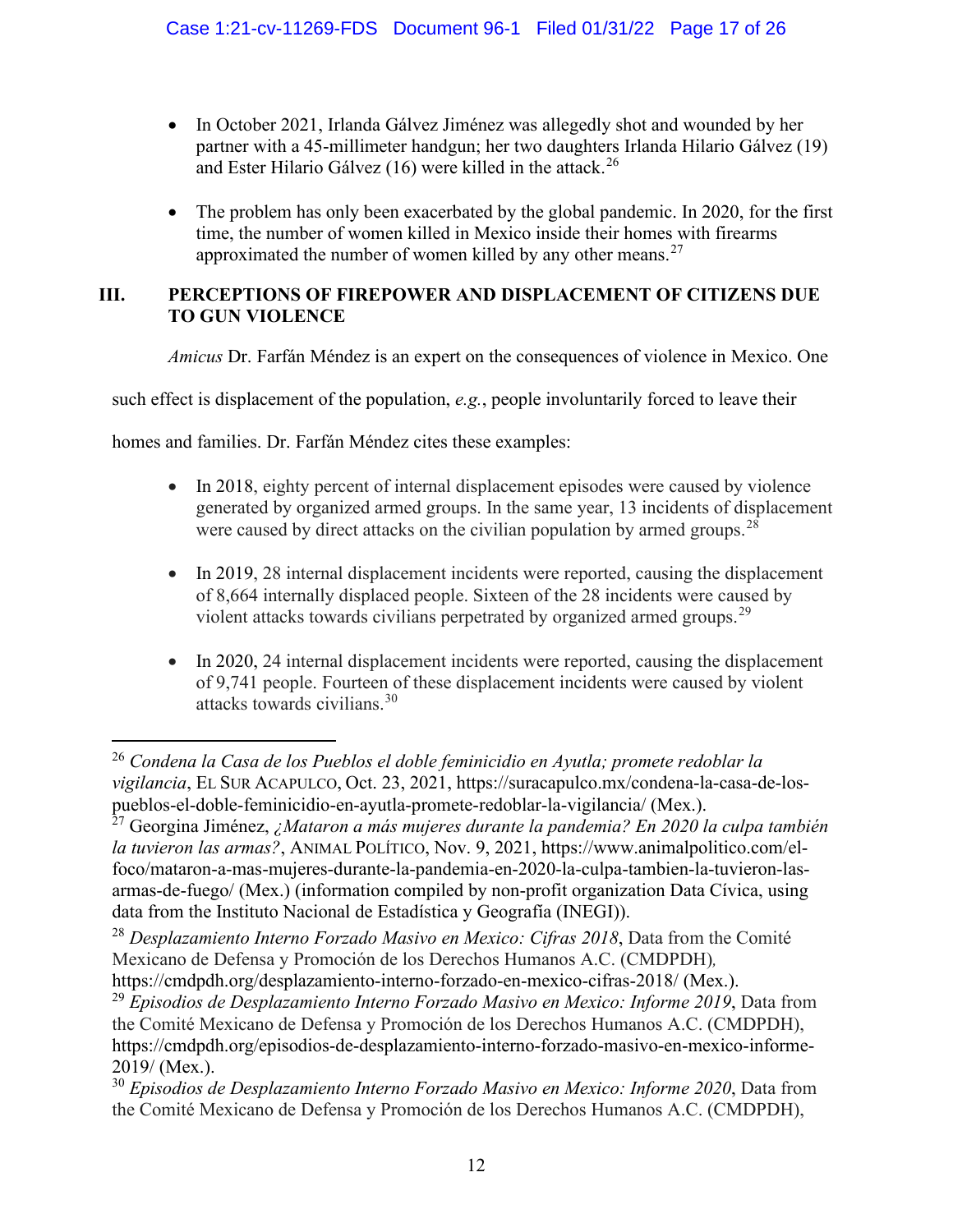- As of the end of 2021, a documented total of 357,000 people in Mexico have been internally displaced because of violence and conflict–likely an underestimate because some of the displaced chose not to disclose their locations out of fear.<sup>[31](#page-17-4)</sup>
- Indeed, "civil efforts, such as those carried out by the Mexican Commission for the Defense and Promotion of Human Rights (CMDPDH), place the number of internally displaced persons in Mexico from 2005 through 2019, anywhere between 185,000 and more than 8 million people."[32](#page-17-5)

Internal displacements do not grab headlines like homicides, but they are also extremely

costly and disruptive to society. Internally displaced people often leave behind housing,

employment and schooling and have access to significantly lesser forms of housing, jobs, and

education as a result.<sup>[33](#page-17-6)</sup>

## <span id="page-17-0"></span>**IV. SOCIETAL AND ECONOMIC COSTS TO GUN VIOLENCE**

Dr. Carlos Pérez Ricart, a champion of human rights, has studied the effects that gun

violence has wrought on the societal and economic fabric of Mexico. In a recent book that he co-

authored, he described the deleterious effects on the Latin American economy created by gun

violence, observing:

According to victimization surveys based on 2016 data, 36% of all Latin Americans claim to have been a victim of a crime. The damage done by such crime is costly in terms of lives and social (in)stability, but also in terms of regional welfare. For example, the latest report of the Inter-American Development Bank estimated that the annual economic cost of crime was  $3.5\%$  of gross domestic product (internal citations omitted).<sup>[34](#page-17-7)</sup>

https://cmdpdh.org/episodios-de-desplazamiento-interno-forzado-masivo-en-mexico-informe-2020/ (Mex.).

<span id="page-17-4"></span><span id="page-17-1"></span><sup>31</sup> *Id.*

<span id="page-17-5"></span><span id="page-17-3"></span><sup>&</sup>lt;sup>32</sup> Valeria Uribe, *On the Run at Home: Internally Displaced Persons in Mexico*, MEXICO BUSINESS NEWS, June 15, 2021, https://mexicobusiness.news/policyandeconomy/news/runhome-internally-displaced-persons-mexico. <sup>33</sup> *Id*.

<span id="page-17-7"></span><span id="page-17-6"></span><span id="page-17-2"></span><sup>34</sup> *Gun Trafficking and Violence from the Global Network to The Local Security Challenge* 95 (David Péréz Esparza et al. eds., St. Antony's Series 2021).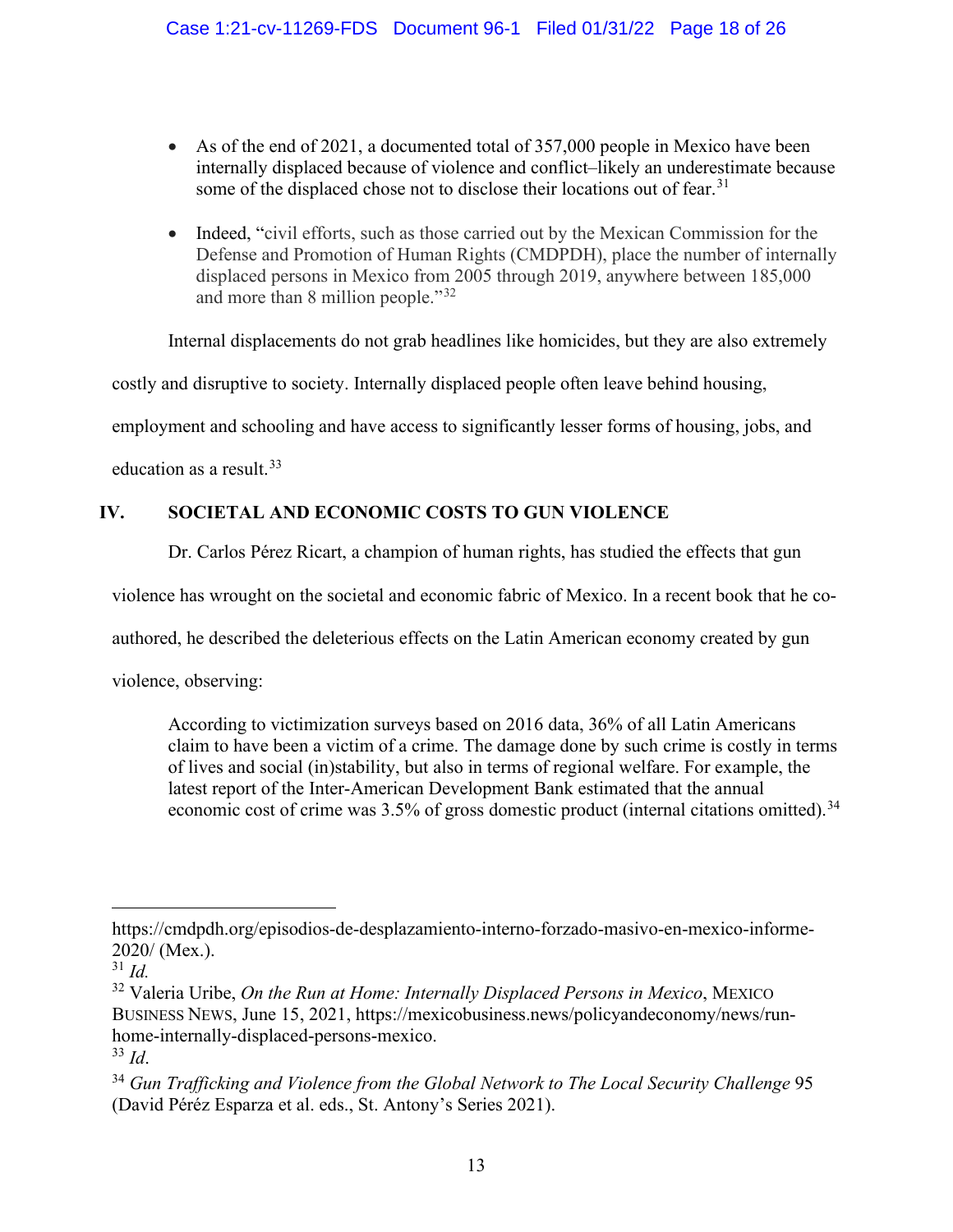#### Case 1:21-cv-11269-FDS Document 96-1 Filed 01/31/22 Page 19 of 26

In a similar vein, Dr. Pérez Ricart reports that, between 2012 and 2018, gun ownership by civilians is on the rise; 1.89 Mexican households acquired a gun, some motivated by perceptions of insecurity, illegal activities surrounding their homes, or victimization and mistrust in the capacity of security agencies to protect them.<sup>[35](#page-18-2)</sup> He fears that higher levels of gun ownership will only add to other forms of violence and he advocates that the Secretariat of National Defense (Secretaría de la Defensa Nacional or SEDENA) take measures such as enforcing civilians' registration of firearms and their safe storage of firearms.<sup>[36](#page-18-3)</sup>

Dr. Pérez Ricart has also published on issues affecting, the victims of non-fatal gunshot wounds (NGIs) including the most vulnerable on the Mexican population, young men ages 18 to 35.[37](#page-18-4)

According to his research, between 2013 and 2019, 97,551 persons were murdered with a

gun in Mexico while another 150,415 suffered from a non-fatal gunshot during a crime in that

time period.[38](#page-18-5) In particular, Dr. Pérez Ricart has concluded:

- Nonfatal injuries often affect the victims permanently, in the form of tissue and organ damage and spinal cord injuries and this vulnerable population is likely to be attacked again. [39](#page-18-6)
- Likewise, victims often experience psychological trauma such as post traumatic stress disorder; [40](#page-18-7)

<span id="page-18-2"></span><span id="page-18-0"></span><sup>35</sup> Eugenio Weigend Vargas & Carlos Pérez Ricart, *Gun Acquisition in Mexico 2012-18: Findings from Mexico's National Crime Victimization Survey*, 61 BRIT. J. CRIMINOLOGY, Issue 4, 1066, 1076 (2021) (based upon data from Mexico's National Crime Victimization Surveys or ENVIPE).

<span id="page-18-3"></span><sup>36</sup> *Id.* at 1079-80*.*

<span id="page-18-4"></span><span id="page-18-1"></span><sup>37</sup> Eugenio Weigend Vargas & Carlos Pérez Ricart, *Non-fatal gunshot injuries during criminal acts in Mexico, 2013-2019*, INJURY PREVENTION, at 3 (2021).

<span id="page-18-5"></span><sup>38</sup> *Id*.

<span id="page-18-6"></span><sup>39</sup> *Id*. at 1.

<span id="page-18-7"></span><sup>40</sup> Vargas, *supra* note 38, at 2.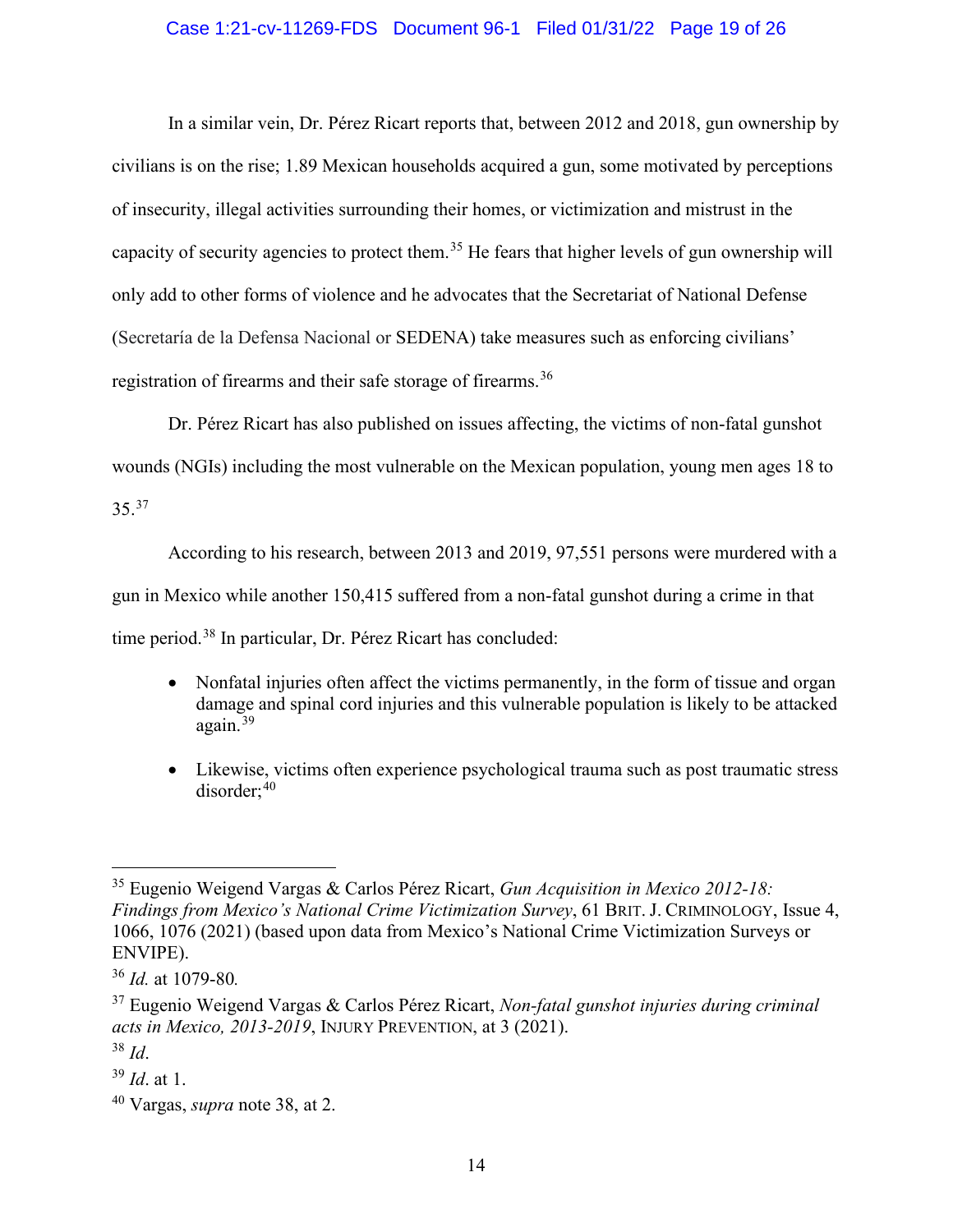- Victims of NGIs are the forgotten souls; they often find it hard to acquire and sustain employment, to establish families; and they suffer disproportionately from alcoholism and isolation; [41](#page-19-2) and
- Perhaps most notably, the victims of NGIs face inflated healthcare expenses compared with the general population, creating a major public health challenge in Mexico. As Dr. Perez Ricart observes: "The average initial individual healthcare expenses reported by victims of gunshot injuries was 16,643 pesos, roughly \$853 dollars. The average initial individual healthcare expenses reported by victims of other forms of non-fatal injury (not including gunshot injuries) was 1,281 pesos, just under 66 dollars. In other words, *initial individual healthcare expenditures associated with gunshot injuries are 13 times higher than those associated with other forms of non-fatal criminal injuries*."[42](#page-19-3)

Dr. Farfán Méndez also studies the impact of gun violence on Mexican society. In one

research study, Dr. Farfán Méndez and her colleagues found that Mexican citizens' views of core

societal functions such as the armed forces and the political system are undermined by the

perceived strength of criminal groups and drug trafficking organizations. For example:

- Seventy percent of Mexican citizens agree that organized criminal groups or drug trafficking organizations have more and better weapons than the armed forces;  $43$
- Fifty-seven percent of Mexican citizens agree that organized criminal groups or drug trafficking organizations can influence in local electoral processes;<sup>[44](#page-19-5)</sup> and fifty-seven percent of Mexican citizens agree that organized criminal groups or drug trafficking organizations can influence federal electoral processes.[45](#page-19-6)

Dr. Farfán Méndez has also studied the impact of violence on individuals and societies in

four neighborhoods in Mexican cities: Acapulco (Guerrero), Apatzingán (Michoacán),

<span id="page-19-2"></span><span id="page-19-1"></span><sup>41</sup> *Id*.

<span id="page-19-3"></span><sup>42</sup> *Id.* at 3 (emphasis added).

<span id="page-19-4"></span><span id="page-19-0"></span><sup>43</sup> Emilie Hafner-Burton et al., *Perceptions on Mexican Democratic Institutions: A Survey of Experts and Citizens* (forthcoming 2021).

<span id="page-19-5"></span><sup>44</sup> *Id*.

<span id="page-19-6"></span><sup>45</sup> *Id*.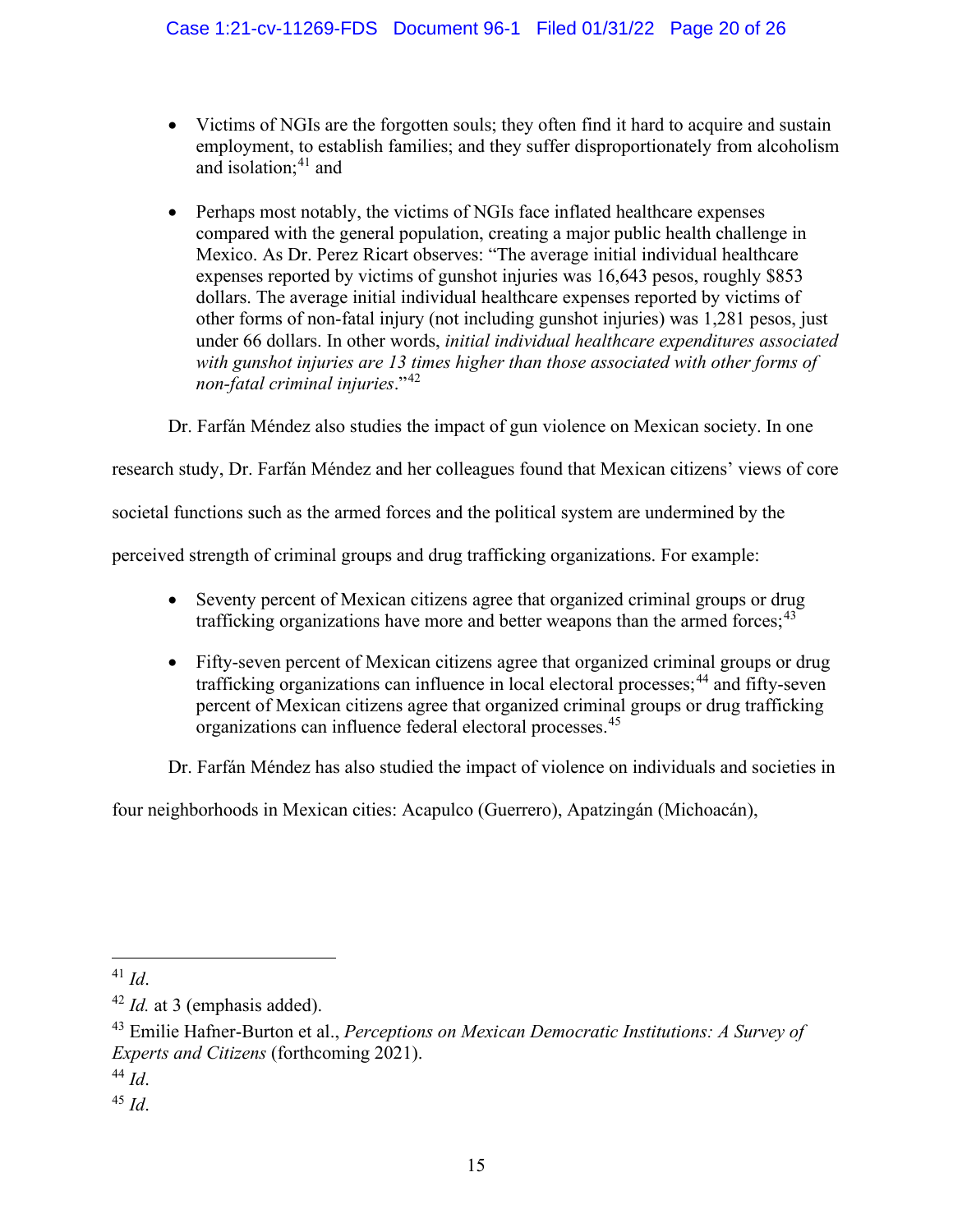## Case 1:21-cv-11269-FDS Document 96-1 Filed 01/31/22 Page 21 of 26

Guadalupe (Nuevo León) and Tijuana (Baja California).<sup>[46](#page-20-1)</sup> Her two year research found that, in

these four neighborhoods:

- Residents did not have the opportunity to gather peacefully;
- "The presence of illegal armed criminal actors is an obstacle to neighbours taking a leading role in the solutions and developing community initiatives;"
- Mistrust and fear of violence have caused "hopelessness, apathy and stigmatisation of certain groups considered guilty of the situation of insecurity;"
- "The residents of communities who have been exposed to high levels of violence have also internalized certain violent practices and, in some cases, use them to solve conflicts and problems in the community. . . . They try to solve personal and neighbourhood conflicts through threats."

Testimonials from people interviewed during the study highlight the damage that the

violence has caused in their lives:

• One mother and widow from Apatzingan describes the constant fear of violence: "¡Oh, yes! In our case, yes. I wake up and tell my daughter: since then, they've have taken away our peace and tranquility. Because you wake up with this feeling in your heart of what's going to happen? The noise wakes you up because you can hear shooting . . . you can hear cars or a motorcycle . . . or you hear shots."

Additionally, *amicus* Paulina Vega González has stated that on or about 2011, she began

to see national activist movements started by family members of victims of violence who have disappeared and who have not been located. Other similar groups were established earlier by victims of the increasing violence in Mexico. Ms. Vega González has stated that mothers of the disappeared, while doing citizen-led searches of their loved ones, have found clandestine graves where human bodies with gun shots were buried. For example:

<span id="page-20-1"></span><span id="page-20-0"></span><sup>46</sup> *National Agenda Towards A Human Security Agenda For Mexico: For A Security That Does Not Reproduce Violence*, available at https://www.lse.ac.uk/lacc/assets/documents/National-Agenda.pdf.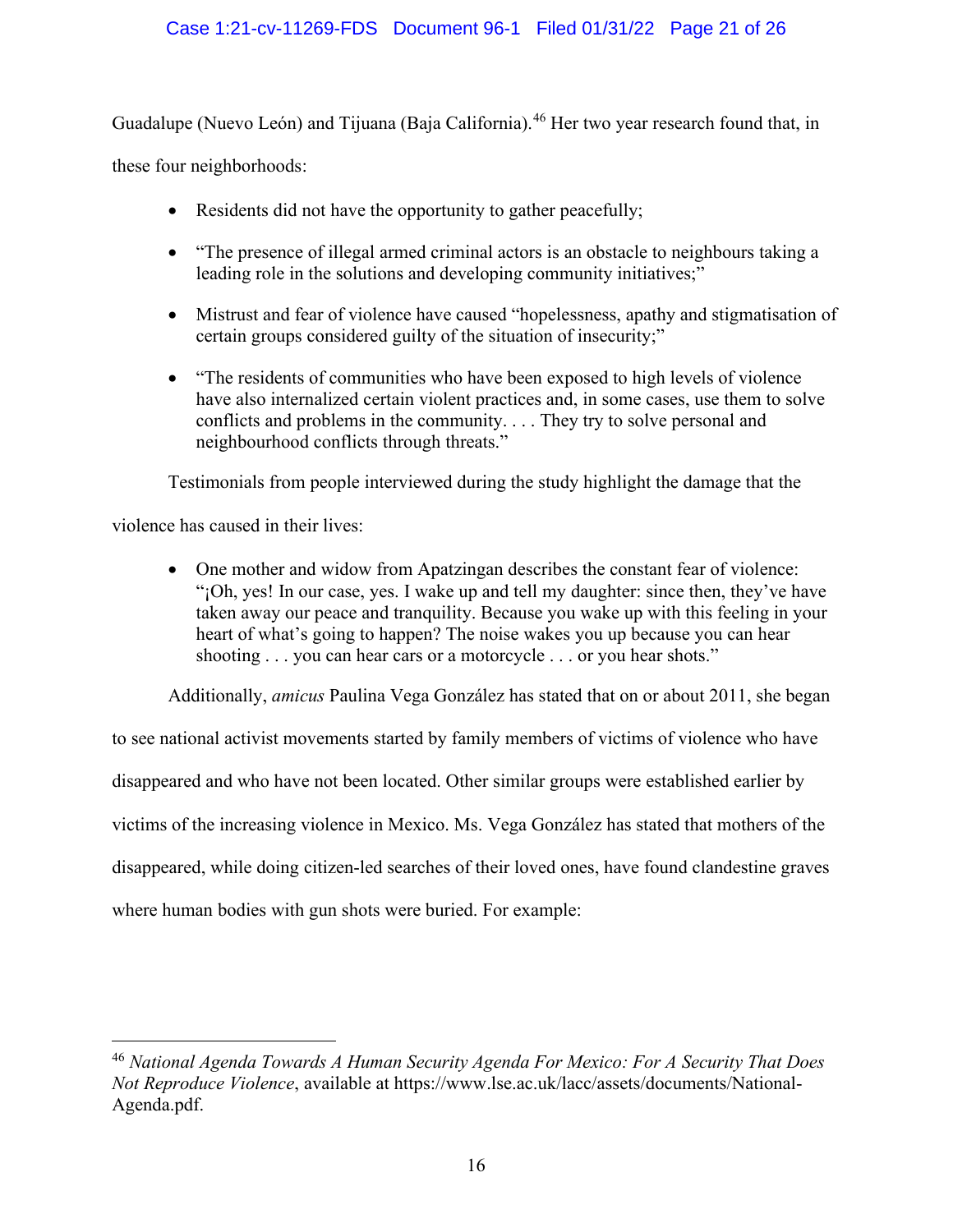- During the 3rd National Searching Brigade, the relatives uncovered a clandestine grave, in Navolato, Sinaloa. Among the remains found was a skull with a gunshot.<sup>[47](#page-21-3)</sup>
- At the Colinas de Santa Fe site, in Veracruz, one victims' group (Colectivo Solecito, Veracruz) found nearly 300 bodies and thousands of fragments of human remains.<sup>[48](#page-21-4)</sup>

## **CONCLUSION**

<span id="page-21-0"></span>*Amici* bring a wide variety of perspectives to this case. From the parents of missing children presumed victims of gun violence, to social scientists, scholars and activists, they bear witness to the devastating effects caused by the influx of weapons in Mexico. Unless and until the illegal flow of guns into the country is stopped or at least substantially reduced, the damage created by these deadly weapons will only increase.

Dated: January 31, 2022 Respectfully submitted,

*/s/ David Duncan*  David Duncan (BBO #546121) ZALKIND DUNCAN & BERNSTEIN LLP 65A Atlantic Avenue Boston, MA 02510 (617) 742-6020 dduncan@zalkindlaw.com

*/s/ John A. Freedman* John A. Freedman (BBO #629778) Roberta L. Horton Kelsie Sicinski ARNOLD & PORTER KAYE SCHOLER LLP 601 Massachusetts Avenue, NW Washington, DC 20001 (202) 942-5000 john.freedman@arnoldporter.com roberta.horton@arnoldporter.com kelsie.sicinski@arnoldporter.com

<span id="page-21-4"></span><span id="page-21-3"></span><span id="page-21-2"></span><span id="page-21-1"></span><sup>47</sup> *Descubre Brigada de Busueda Nuevas Fosas Clandestinas, Esta Vez en Navolato, Sinaloa*, CENTRO PRODH, Jan. 31, 2017, https://centroprodh.org.mx/sididh\_2\_0\_alfa/?p=49199 (Mex.). <sup>48</sup> *Mexico Mothers Search for Mass Graves After Tip-Off,* BBC, Nov. 6, 2018, https://www.bbc.com/news/world-latin-america-46110115.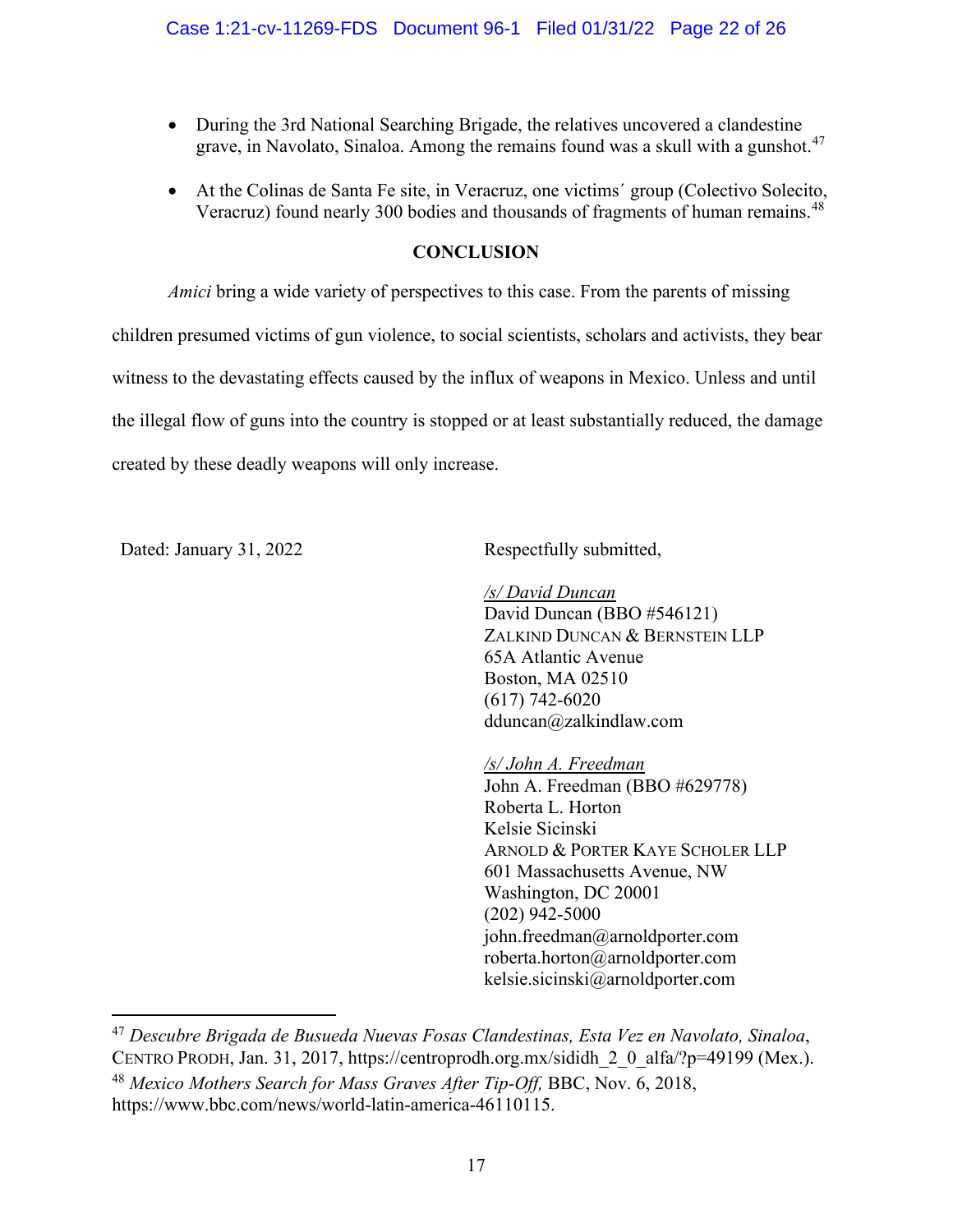Lucy S. McMillan ARNOLD & PORTER KAYE SCHOLER LLP 250 West 55th Street New York, NY 10019 (212) 836-8000 lucy.mcmillan@arnoldporter.com

*Counsel for Amici Curiae Mexican Activists, Scholars, and Victims*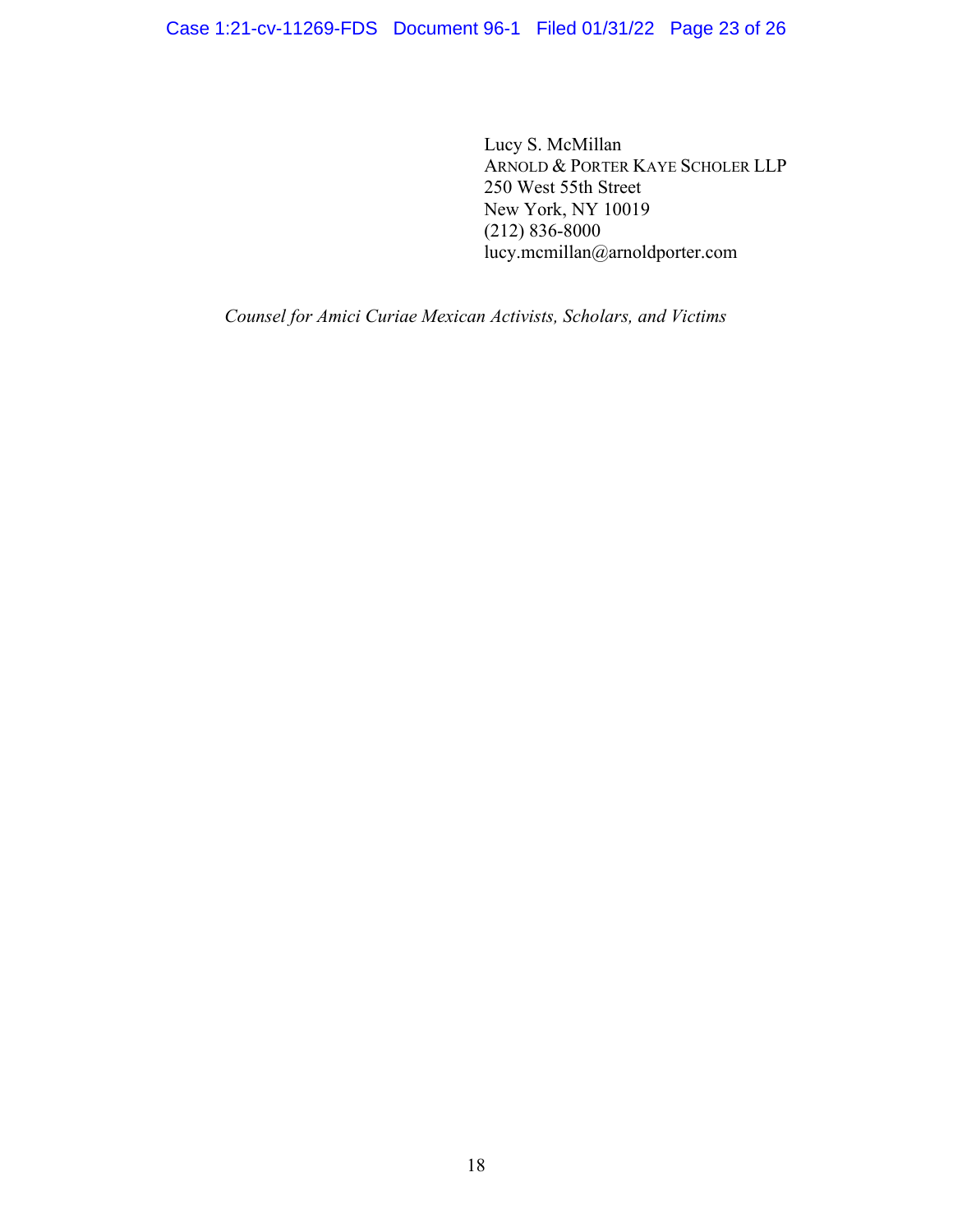Case 1:21-cv-11269-FDS Document 96-1 Filed 01/31/22 Page 24 of 26

## **CERTIFICATE OF SERVICE**

<span id="page-23-0"></span>I hereby certify that on January 31, 2022, a true copy of the above document was served upon all parties by electronic filing.

> */s/ David Duncan* David Duncan

*Counsel for Amici Curiae Mexican Activists, Scholars, and Victims*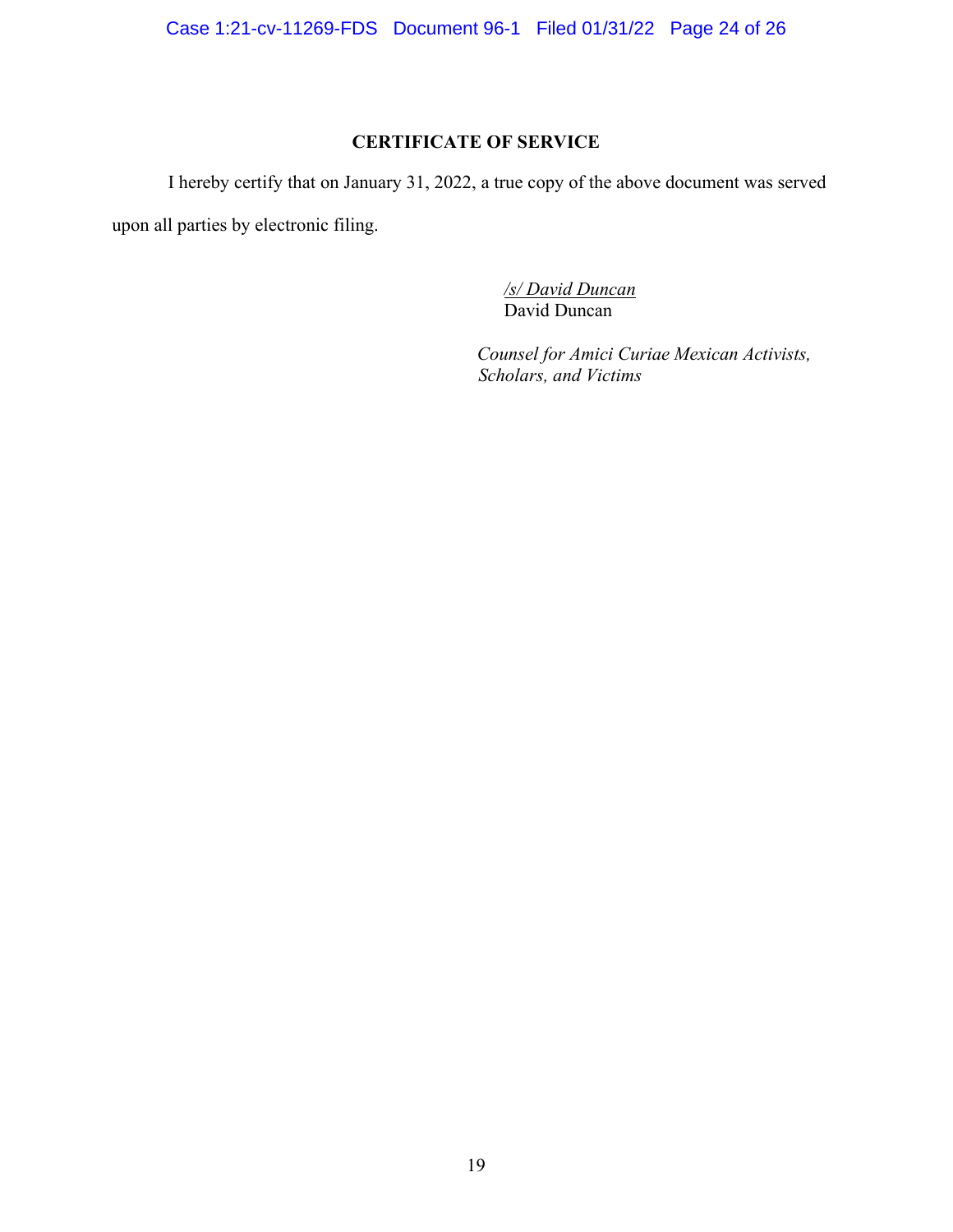## **APPENDIX A**

*Amici Curiae* Mexican Activists, Scholars, and Victims

<span id="page-24-0"></span>ACAFAM (Familias Acapulqueñas) A.C.

Adrian LeBarón

Dr. Arturo Cervantes Trejo

Dr. Carlos Pérez Ricart

Dr. Cecilia Farfán Méndez

Centro de Derechos Humanos Miguel Agustín Pro Juárez A.C. Human Rights

Center (Centro Prodh)

Centro de Estudios Ecuménicos A.C. (CEE)

Ciudadanos por una Causa en Común A.C.

Colectivo Buscadoras Guanajuato

Rev. Dan González-Ortega Rector of the Theological Community of Mexico

Evelina Guzman Castaneda

Global Exchange

Iglesias por la Paz

Instituto RIA, A.C.

María Herrera

María Isabel Cruz Bernal

Mexico Violence Resource Project